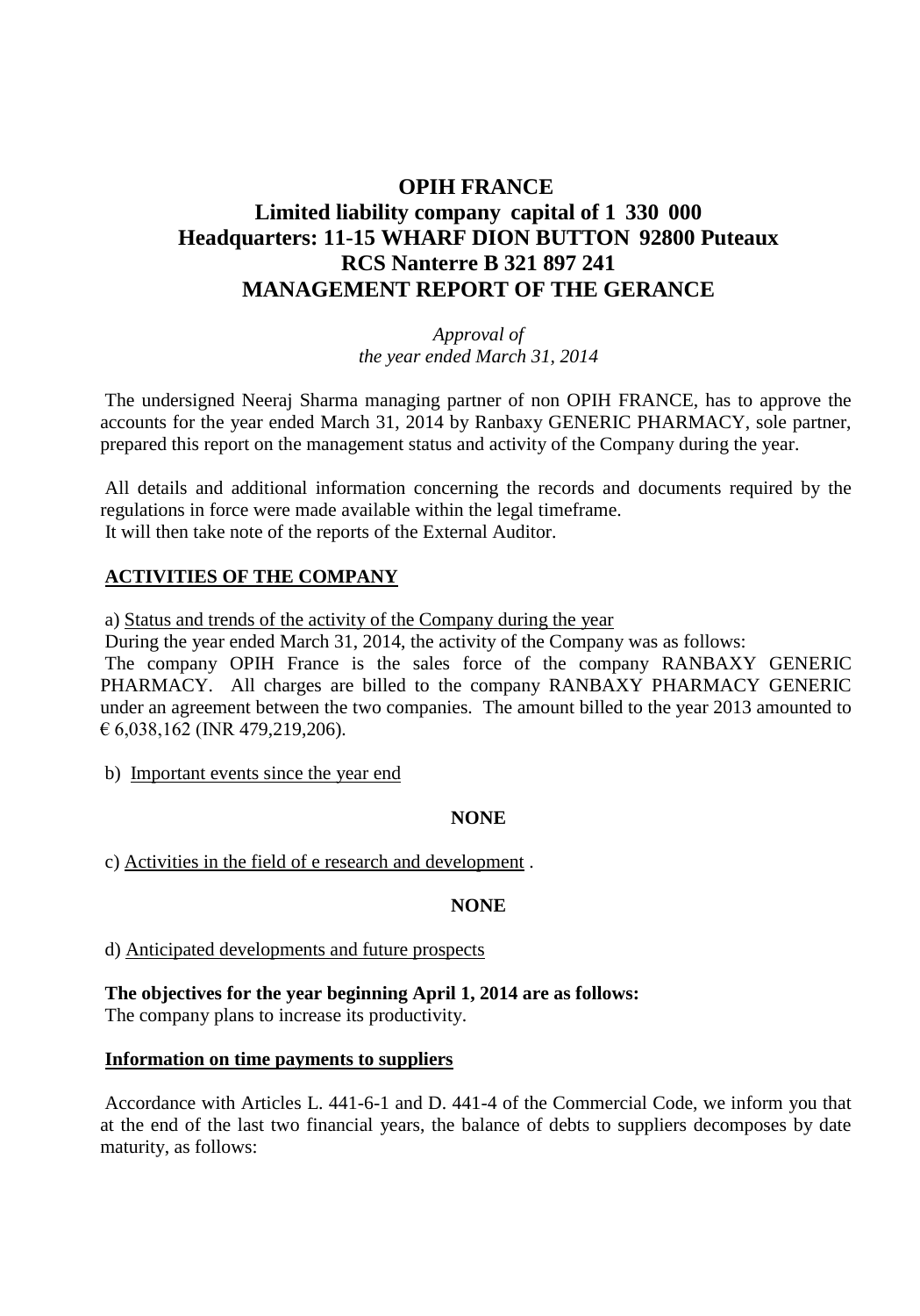| Payables $(\epsilon)$ |                                                 |                                                 |                                                         |
|-----------------------|-------------------------------------------------|-------------------------------------------------|---------------------------------------------------------|
| <b>Drill</b>          | <b>Invoices</b><br>30 days<br><b>VAT</b> amount | <b>Invoices</b><br>60 days<br><b>VAT</b> amount | <b>Invoices</b><br>90 days or more<br><b>VAT</b> amount |
| 2013/2014             | 86088                                           |                                                 |                                                         |
| 2012                  | 71429                                           |                                                 |                                                         |

### **RESULTS - ASSIGNMENT**

#### Review of accounts and resulting states

The financial statements submitted for approval have been prepared in accordance with the presentation rules and valuation methods prescribed by the regulations.

A reminder of the accounts of the previous year is provided for comparative purposes. During the year ended 31 March 2014, turnover amounted to 6,448, 584 euro (INR 511,792,381) against 6,193, 421 euros (INR 424,206,918) in the previous year, representing a change of 4.11%.

The amount of other purchases and external expenses amounted to 1,699,112 euro (INR 134,850,159) against 1, 494, 410 euros (INR 102,356,849) in the previous year, representing a change of 13.69%.

The amount of taxes amounted to 263, 737 euros (INR 20,931,508) against 210, 033 Euros (INR 14,385,822) in the previous year, representing a change of 25.56%.

The amount of wages and salaries amounted to 2, 995, 228 euro (INR 237,716,508) against 2 792 004 Euros (INR 191,233,151) in the previous year, representing a change of 7.27%.

The amount of social security contributions is 1,487, 178 euro (INR 118,030,000) against 1 232 555 Euros (INR 84,421,575) in the previous year, representing a change of 20.65%.

The amount of other expenses amounted to 22, 957 euro (INR 1,821,984) against 4 euros (INR 274) for the previous year.

Operating expenses for the year totaled 6, 563, 006 euro (INR 520,873,492) against 6, 164, 661 euros (INR 422,237,055) in the previous year, representing a change of 6.46%.

Operating income was for the year -71, 952 euros (INR 5,710,476) against 93, 629 euros (INR 6,412,945) in the previous year.

As for the current result before tax, taking into account the financial result 41, 671 euros (INR 3,307,222) (-80, 702 euros: INR -5,527,534 in the previous year)

After taking into account:

- Exceptional income -34, 202 euro (INR -2,714,444) against -44, 045 euros (INR -3,016,781) in the previous year, the result for the year ended March 31, 2014 ended with a loss of 64, 484 euros (INR 5,117,778) against a loss of 31 118 euros (INR 2,131,370) for the previous year,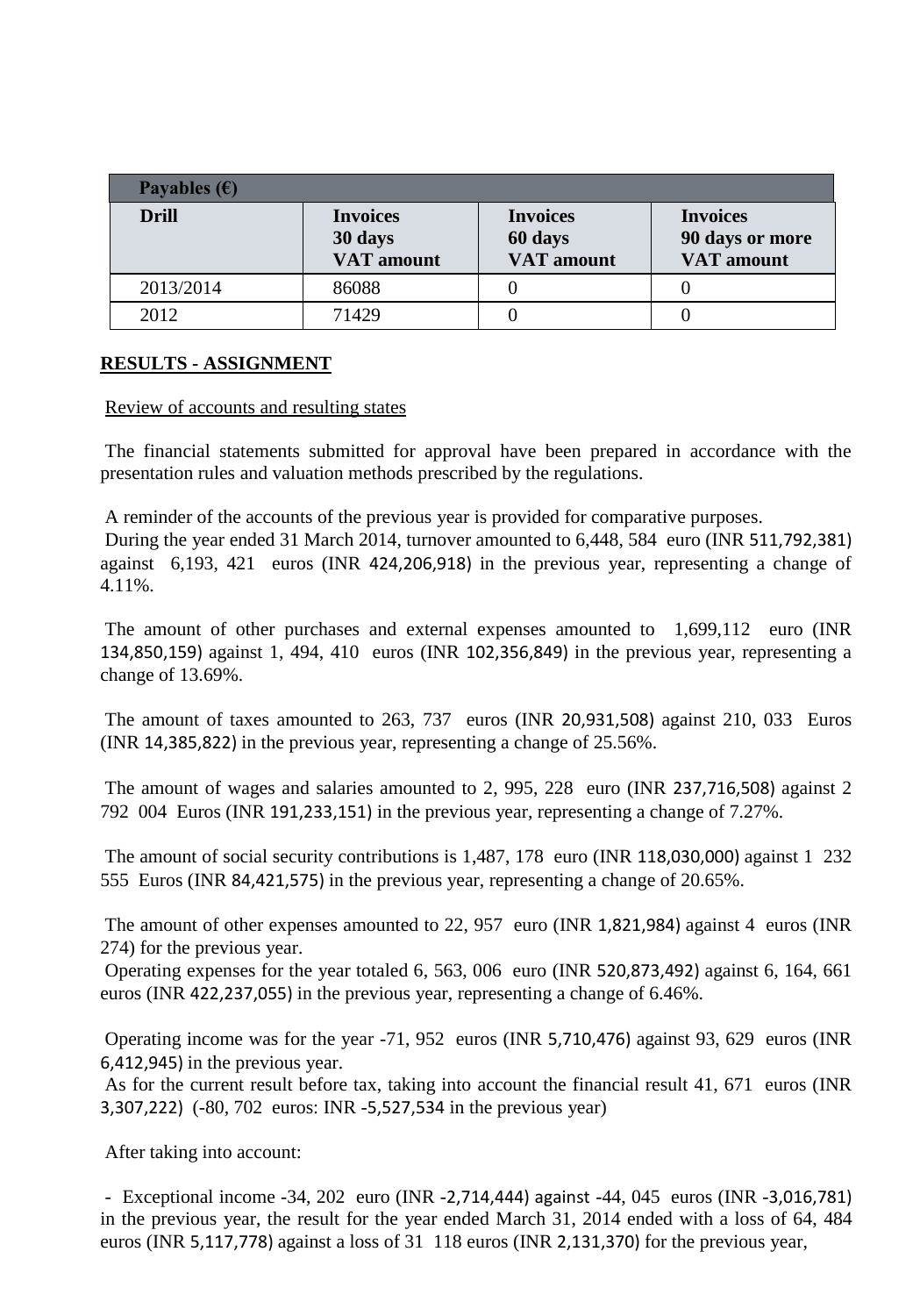### Proposed appropriation of profit

The annual accounts, as presented and submitted for approval, show a **loss of 64,483.84 euros** (INR 5,117,765.08) which we propose **to** assign **the account debtor RETAINED EARNINGS.** Pursuant to Article 243 bis of the General Tax Code, it is recalled that no dividend distribution has been carried out for the last three years. Non-deductible expenses

Accordance with Articles 223 and 223 d of the General Tax Code, we inform you that the nondeductible expenses totaled 82,047 euros for the year.

### **AGREEMENTS**

We will present you the special report on the agreements referred to in Article L. 223-19 of the Commercial Code.

### **PROPOSED RENEWAL OF THE STATUTORY AUDITOR AND DEPUTY**

The mandate of the Statutory Auditors and Alternate Holder expiring, we propose that you renew.

We invite you, after reading the reports presented by your Auditor, to adopt the resolutions submitted for your vote.

> **Neeraj Sharma Manager**

Date: 12 May 2014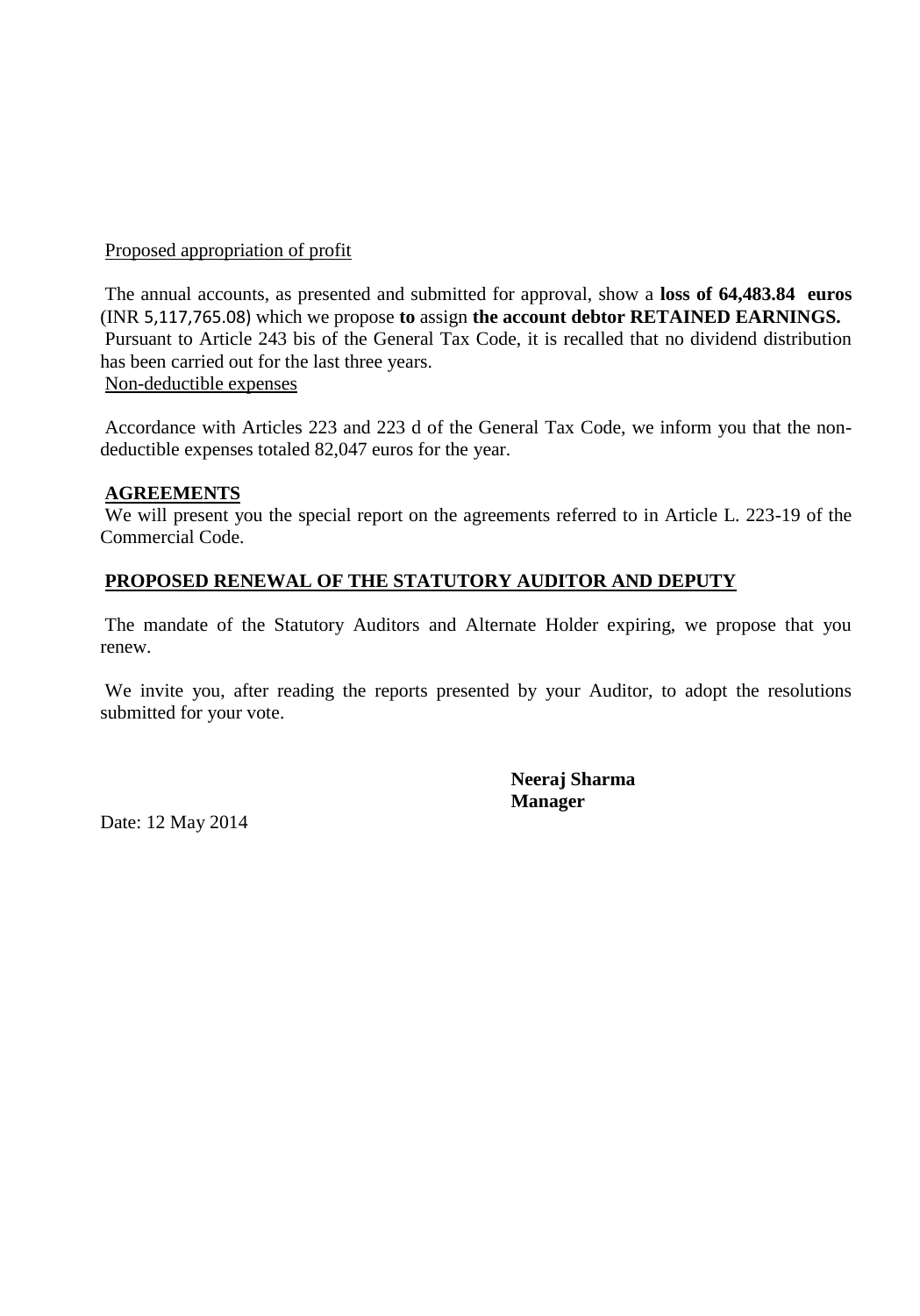## **OPIH France Sarl**

Statutory auditor's report on the financial statements

> 15 month period ended 31 March 2014 OPIH France Sarl 11-15, Quai De Dion Bouton 92800 Puteaux *This report contains 3 pages* Référence :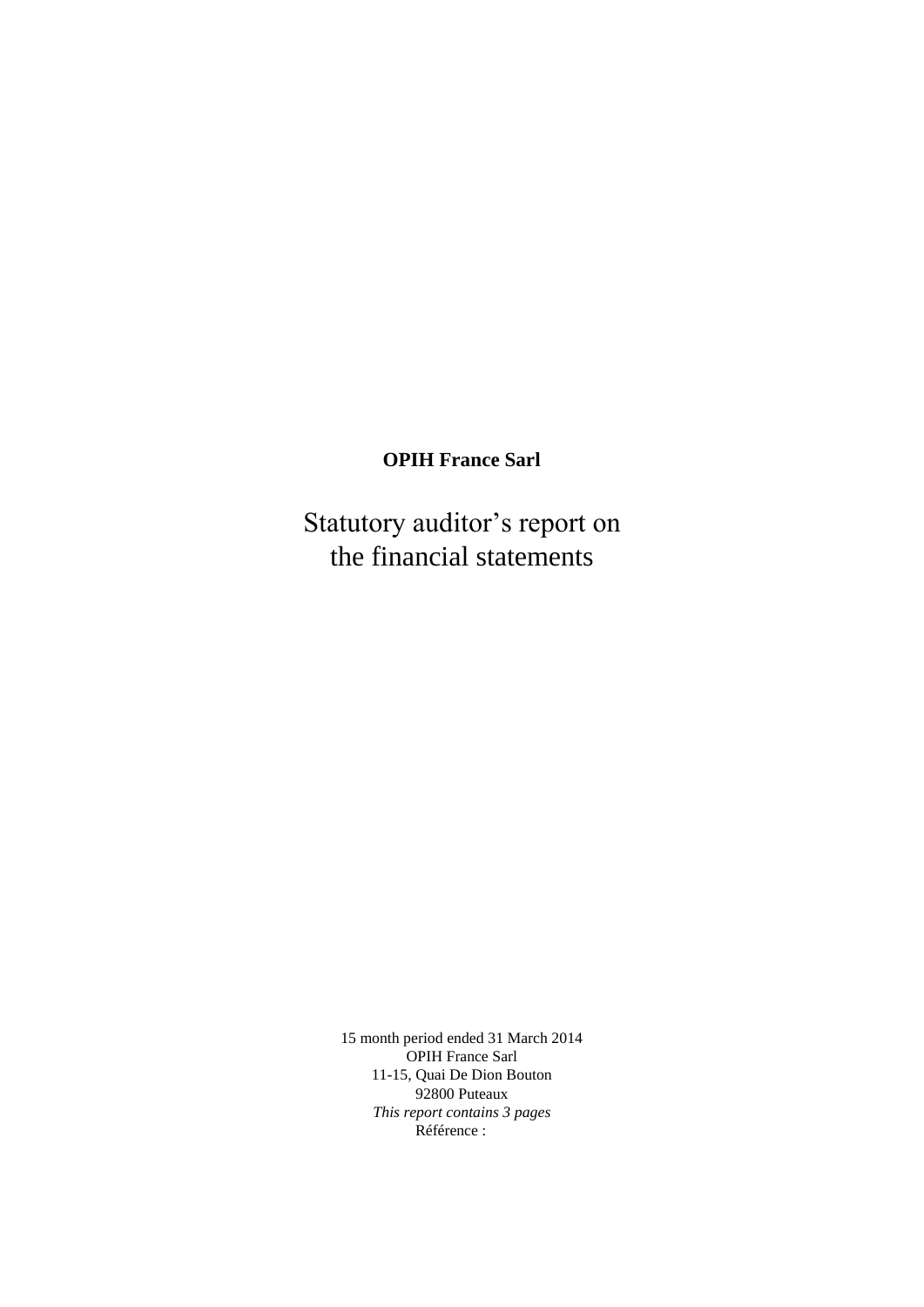This is a free translation into English of the statutory auditor's report on the financial statements issued in French and it is provided solely for the convenience of English-speaking users. The statutory auditor's report includes information specifically required by French law in such reports, whether modified or not. This information is presented below the opinion on the financial statements and includes an explanatory paragraph discussing the auditor's assessments of certain significant accounting and auditing matters. These assessments were considered for the purpose of issuing an audit opinion on the financial statements taken as a whole and not to provide separate assurance on individual account balances, transactions, or disclosures.

This report also includes information relating to the specific verification of information given in the management report and in the documents addressed to shareholders.

This report should be read in conjunction with, and construed in accordance with, French law and professional auditing standards applicable in France.

### **OPIH France Sarl**

Registered office: 11-15, Quai De Dion Bouton 92800 Puteaux Share capital:  $\epsilon$ .1 330 000

### **Statutory auditor's report on the financial statements**

15 month period ended 31 March 2014

To the Shareholders,

In compliance with the assignment entrusted to us by your general shareholders meeting, we hereby report to you, for the 15 month period ended 31 March 2014, on:

- the audit of the accompanying financial statements of Ranbaxy Pharmacie Génériques S.A.S.;
- the justification of our assessments;
- the specific verifications and information required by law.

These financial statements have been approved by the President. Our role is to express an opinion on these financial statements based on our audit.

#### Opinion on the financial statements

We conducted our audit in accordance with professional standards applicable in France; those standards require that we plan and perform the audit to obtain reasonable assurance about whether the financial statements are free of material misstatement. An audit involves performing procedures, using sampling techniques or other methods of selection, to obtain audit evidence about the amounts and disclosures in the financial statements. An audit also includes evaluating the appropriateness of accounting policies used and the reasonableness of accounting estimates made, as well as the overall presentation of the financial statements. We believe that the audit evidence we have obtained is sufficient and appropriate to provide a basis for our audit opinion.

In our opinion, the financial statements give a true and fair view of the assets and liabilities and of the financial position of the Company and of the results of its operations for the year then ended in accordance with French accounting principles.

Justification of our assessments

In accordance with the requirements of article L.823-9 of the French Commercial Code ("Code de commerce") relating to the justification of our assessments, we inform you that the assessments made by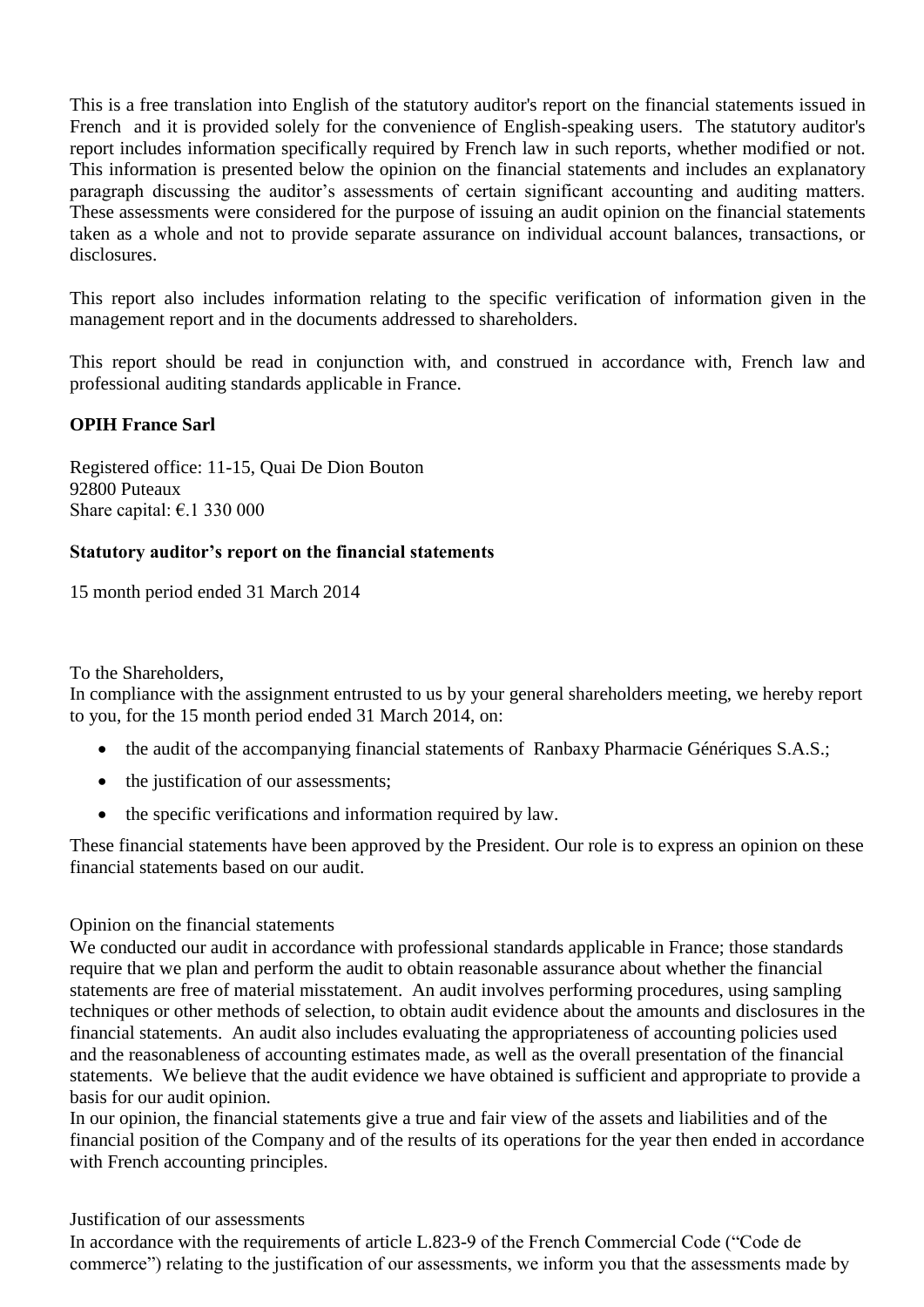us in the context of our audit of the financial statements focused particularly on the accounting principles applied.

The audit evidence we obtained and the assessments we made on these items contributed to the formation of the opinion expressed in the first part of this report.

Specific verifications and information

We have also performed, in accordance with professional standards applicable in France, the specific verifications required by French law.

We have no matters to report to the fair presentation and the consistency with the financial statements of the information given in the management report of the President, and in the documents addressed to the shareholders with respect to the financial position and the financial statements.

Paris La Défense, 12 May 2014

Didier Oger Partner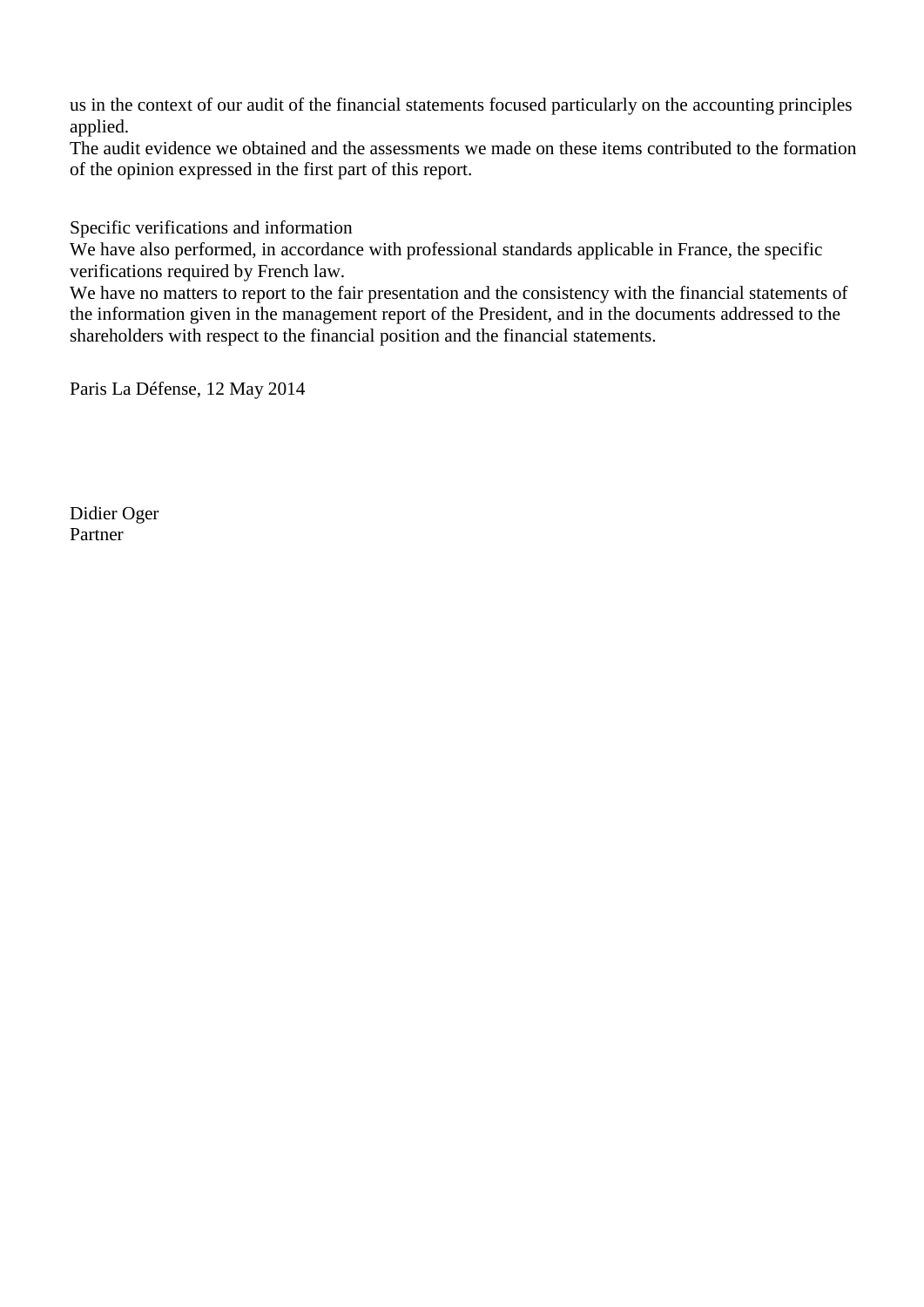## **Statement**

Statement expressed in **Euros**

In connection with the assignment relating to the **Presentation of the annual financial statements** of **OPIH FRANCE**, for the period covering **01/01/2013** to **31/03/2014**, and in accordance with the terms of reference of our engagement letter and our agreements, we, the Chartered Accountancy firm SOGECC, have carried out the checks as defined by the Institute of Chartered Accountants.

The Annual Financial Statements enclosed show the following:

**Balance sheet total: 3,156,264** Euros (INR 258,710,164)

**Turnover: 6,448,584** Euros (INR 511,792,381)

**Net income: -64,484** Euros (INR - 5,117,778)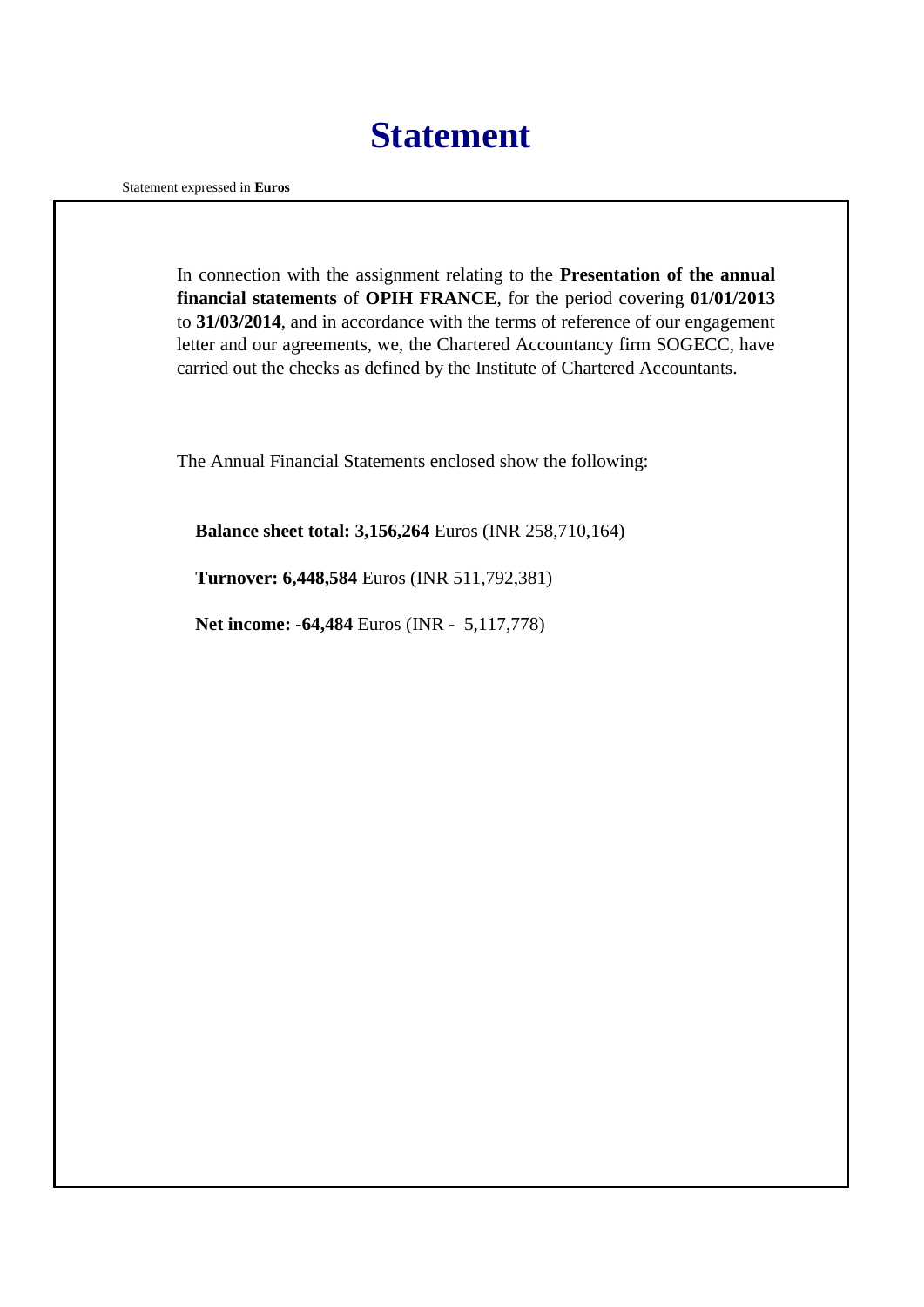## **FINANCIAL STATEMENTS TO 31/03/2014**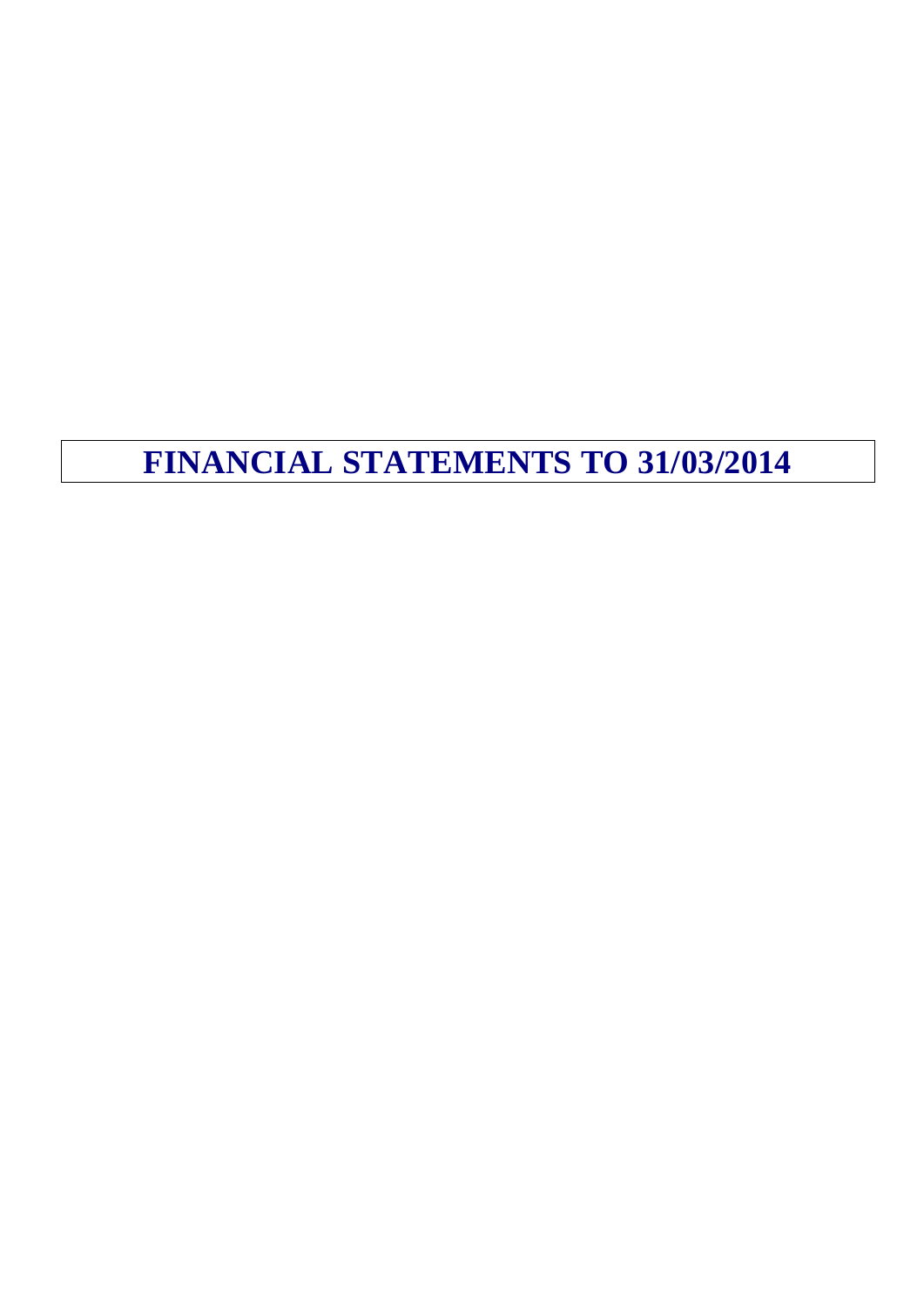### **Balance sheet assets**

|                 |                                                                                                                                                                                                                                                                                                                                                                        |                      | 31/03/2014            |                      | 31/12/2012           |
|-----------------|------------------------------------------------------------------------------------------------------------------------------------------------------------------------------------------------------------------------------------------------------------------------------------------------------------------------------------------------------------------------|----------------------|-----------------------|----------------------|----------------------|
|                 | Statement expressed in Euros                                                                                                                                                                                                                                                                                                                                           | <b>Gross</b>         | Amort. and<br>Deprec. | <b>Net</b>           | <b>Net</b>           |
|                 | Capital subscribed uncalled<br>(I)                                                                                                                                                                                                                                                                                                                                     |                      |                       |                      |                      |
|                 | <b>INTANGIBLE ASSETS</b><br>Preliminary costs<br>Development costs<br>Licences, patents and similar rights<br>Goodwill (1)<br>Other intangible assets<br>Advances and prepayments                                                                                                                                                                                      | 499                  | 365                   | 134                  | 18,560               |
| FIXED ASSETS    | <b>TANGIBLE ASSETS</b><br>Lands<br><b>Buildings</b><br>Technical installations, indus. equip. &. tools<br>Other tangible assets<br>Fixed assets in progress<br>Advances and prepayments<br><b>FINANCIAL ASSETS (2)</b><br>Investments in associates valued by the equity<br>method<br>Other equity interests<br>Receivables from associates<br>Other fixed investments | 43,643               | 42,115                | 1,528                | 8,730                |
|                 | Loans<br>Other financial assets                                                                                                                                                                                                                                                                                                                                        | 123,150              | 123,150               |                      |                      |
|                 | <b>TOTAL (II)</b>                                                                                                                                                                                                                                                                                                                                                      | 167,293              | 165,630               | 1,662                | 27,290               |
| RRENT ASSETS    | <b>STOCK AND WORK IN PROGRESS</b><br>Raw materials & supplies<br>Work in progress for production of goods<br>Work in progress for production of services<br>Intermediate and finished products<br>Goods                                                                                                                                                                |                      |                       |                      |                      |
|                 | <b>Advances and Prepayments paid on orders</b>                                                                                                                                                                                                                                                                                                                         |                      |                       |                      | 62,173               |
| U               | <b>RECEIVABLES</b> (3)<br>Trade receivables and related accounts<br>Other receivables<br>Capital subscribed and called up, unpaid<br>Investment securities                                                                                                                                                                                                             | 458,739<br>2,683,327 |                       | 458,739<br>2,683,327 | 554,512<br>1,604,382 |
|                 | Cash<br>Prepayments                                                                                                                                                                                                                                                                                                                                                    | 12,471<br>65         |                       | 12,471<br>65         | 39,878               |
|                 | <b>TOTAL (III)</b>                                                                                                                                                                                                                                                                                                                                                     | 3,154,601            |                       | 3,154,601            | 2,260,944            |
| <b>ACCRUALS</b> | Loan issuance cost to be spread (IV)<br>(IV)<br>Premiums on the redemption of debentures<br>(V)<br>Unrealised exchange difference<br>(VI)                                                                                                                                                                                                                              |                      |                       |                      |                      |
|                 | <b>TOTAL ASSETS</b>                                                                                                                                                                                                                                                                                                                                                    | 3,321,894            | 165,630               | 3,156,264            | 2,288,235            |

(1) including leasehold right

(2) including financial assets of less than one year

(3) including receivables of more than one year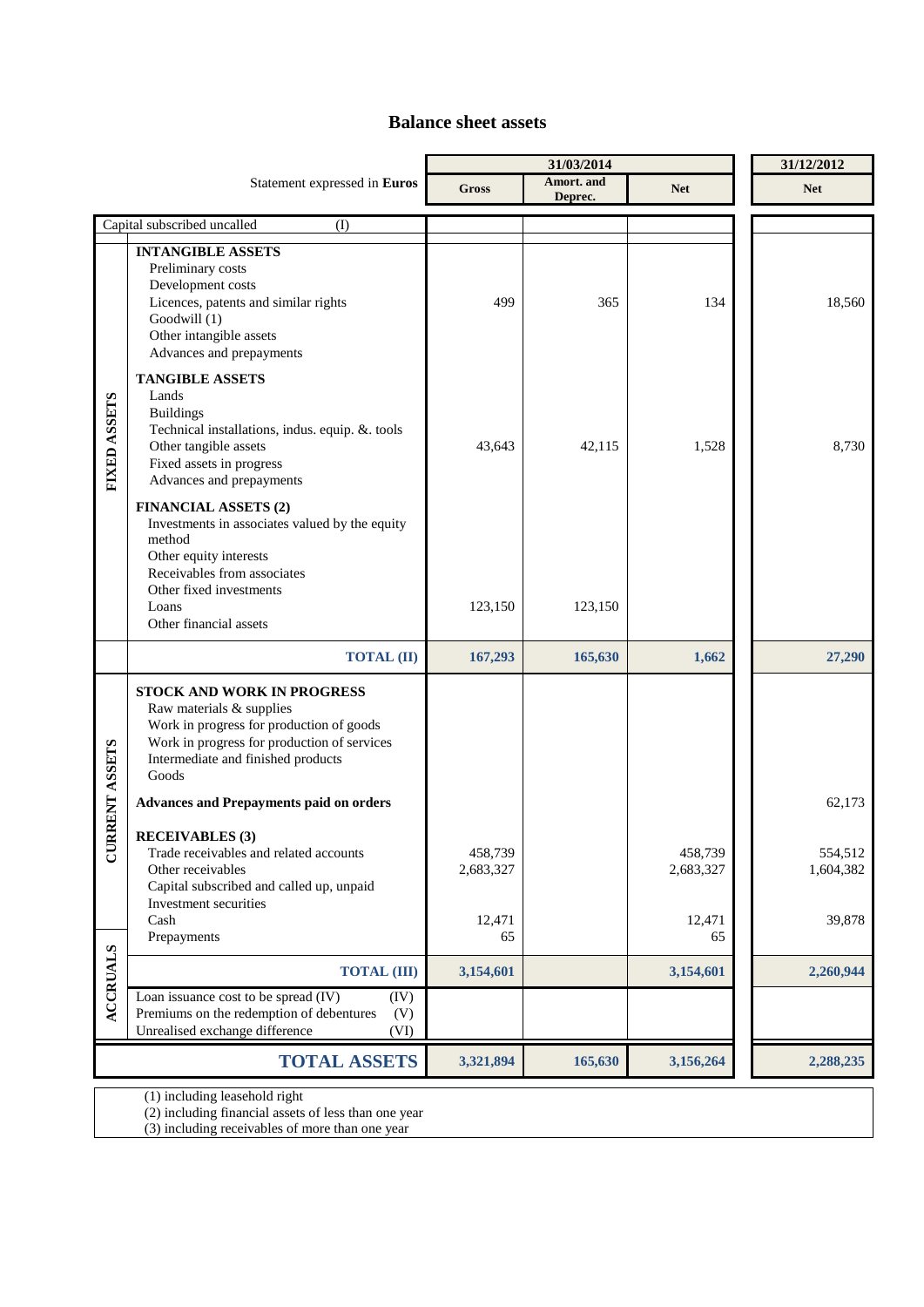#### **Balance sheet assets**

|                       |                                                               |               | 31/03/2014            |             | 31/12/2012  |  |
|-----------------------|---------------------------------------------------------------|---------------|-----------------------|-------------|-------------|--|
|                       | Statement expressed in INR                                    | Gross         | Amort. and<br>Deprec. | <b>Net</b>  | <b>Net</b>  |  |
|                       | Capital subscribed uncalled (I)                               |               |                       |             |             |  |
|                       |                                                               |               |                       |             |             |  |
|                       | <b>INTANGIBLE ASSETS</b>                                      |               |                       |             |             |  |
|                       | Preliminary costs                                             |               |                       |             |             |  |
|                       | Development costs                                             |               |                       |             |             |  |
|                       | Licences, patents and similar rights                          | 40902         | 29918                 | 10984       | 1,344,928   |  |
|                       | Goodwill (1)                                                  |               |                       |             |             |  |
|                       | Other intangible assets                                       |               |                       |             |             |  |
|                       | Advances and prepayments                                      |               |                       |             |             |  |
|                       | <b>TANGIBLE ASSETS</b>                                        |               |                       |             |             |  |
|                       | Lands                                                         |               |                       |             |             |  |
|                       | <b>Buildings</b>                                              |               |                       |             |             |  |
| FIXED ASSETS          | Technical installations, indus. equip. & tools                |               |                       |             |             |  |
|                       | Other tangible assets                                         | 3,577,295     | 3,452,049             | 125,246     | 632,609     |  |
|                       | Fixed assets in progress                                      |               |                       |             |             |  |
|                       | Advances and prepayments                                      |               |                       |             |             |  |
|                       | FINANCIAL ASSETS (2)                                          |               |                       |             |             |  |
|                       | Investments in associates valued by the equity method         |               |                       |             |             |  |
|                       | Other equity interests                                        |               |                       |             |             |  |
|                       | Receivables from associates                                   |               |                       |             |             |  |
|                       | Other fixed investments                                       |               |                       |             |             |  |
|                       | Loans                                                         | 10,094,262    | 10,094,262            |             |             |  |
|                       | Other financial assets                                        |               |                       |             |             |  |
|                       | <b>TOTAL</b> (II)                                             | 13,712,541    | 13,576,230            | 136,230     | 1,977,536   |  |
|                       |                                                               |               |                       |             |             |  |
|                       | <b>STOCK AND WORK IN PROGRESS</b><br>Raw materials & supplies |               |                       |             |             |  |
|                       | Work in progress for production of goods                      |               |                       |             |             |  |
|                       | Work in progress for production of services                   |               |                       |             |             |  |
|                       | Intermediate and finished products                            |               |                       |             |             |  |
|                       | Goods                                                         |               |                       |             |             |  |
| <b>CURRENT ASSETS</b> | <b>Advances and Prepayments paid on orders</b>                |               |                       |             | 4,505,290   |  |
|                       |                                                               |               |                       |             |             |  |
|                       | <b>RECEIVABLES (3)</b>                                        |               |                       |             |             |  |
|                       | Trade receivables and related accounts                        | 37,601,557    |                       | 37,601,557  | 40,182,029  |  |
|                       | Other receivables                                             | 219,944,836   |                       | 219,944,836 | 116,259,565 |  |
|                       | Capital subscribed and called up, unpaid                      |               |                       |             |             |  |
|                       | Investment securities<br>Cash                                 | 1,022,213     |                       | 1,022,213   | 2,889,710   |  |
|                       | Prepayments                                                   | 5328          |                       | 5328        |             |  |
|                       |                                                               |               |                       |             |             |  |
| <b>ACCRUALS</b>       | <b>TOTAL</b> (III)                                            | 258, 573, 852 | $\bf{0}$              | 258,573,852 | 163,836,522 |  |
|                       | Loan issuance cost to be spread (IV) (IV)                     |               |                       |             |             |  |
|                       | Premiums on the redemption of debentures (V)                  |               |                       |             |             |  |
|                       | Unrealised exchange difference<br>(VI)<br><b>TOTAL ASSETS</b> | 272,286,393   | 13,576,230            | 258,710,164 | 165,814,130 |  |
|                       |                                                               |               |                       |             |             |  |

(1) including leasehold right

(2) including financial assets of less than one year

(3) including receivables of more than one year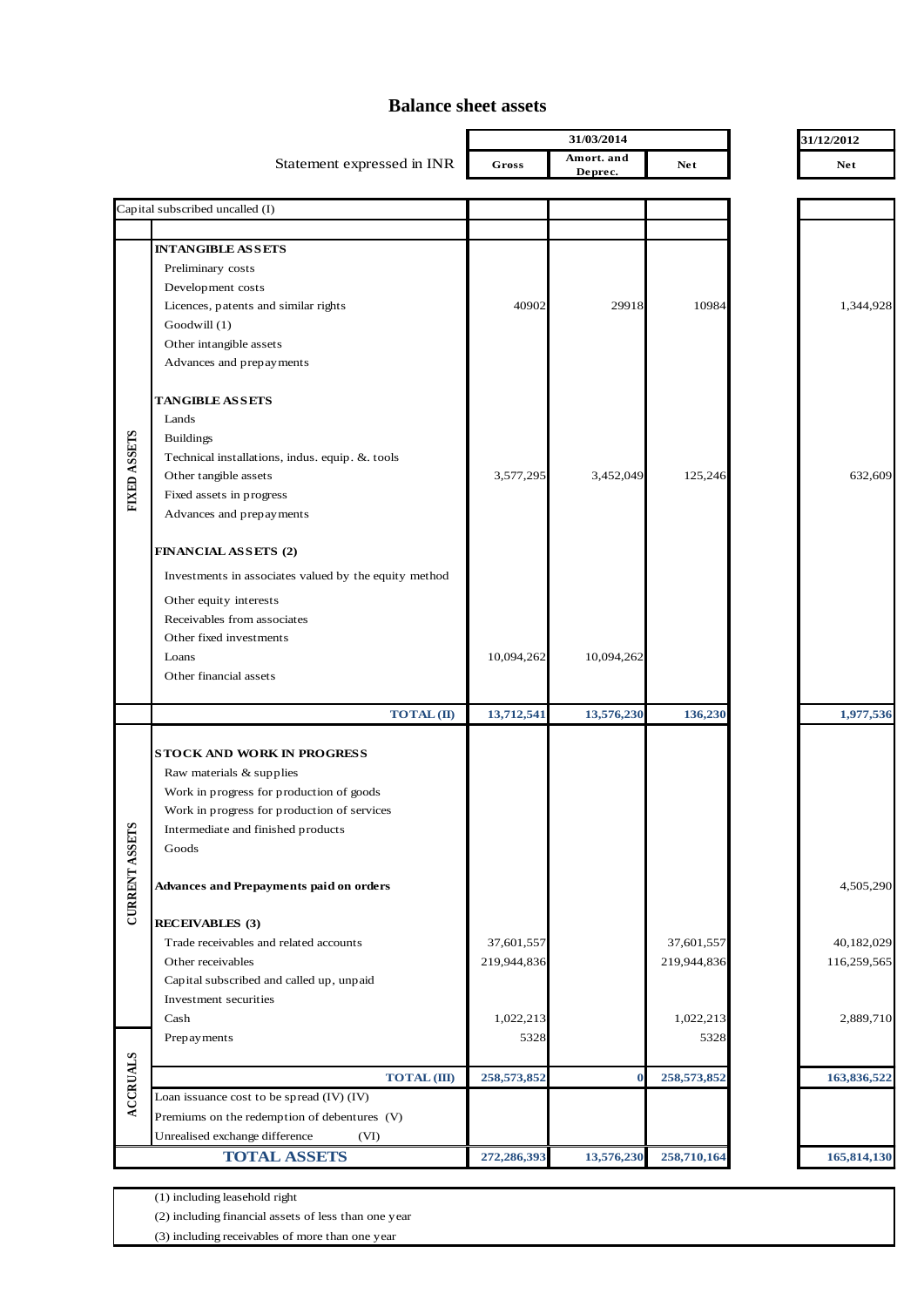### **Balance sheet liabilities**

|                               | Statement expressed in Euros                                                                                                                                                                                                                                                                                                         | 31/03/2014                                                        | 31/12/2012                                                         |
|-------------------------------|--------------------------------------------------------------------------------------------------------------------------------------------------------------------------------------------------------------------------------------------------------------------------------------------------------------------------------------|-------------------------------------------------------------------|--------------------------------------------------------------------|
| <b>Capital and Reserves</b>   | Total share capital<br>Issue, merger, acquisition and such premiums<br>Differences arising on revaluation<br><b>RESERVES</b><br>Legal reserve<br>Statutory or contractual reserves<br>Regulated reserves<br>Other reserves<br>Balance brought forward<br>Profit/loss for the year<br>Investment subsidies<br>Regulated provisions    | 1,330,000<br>7,879<br>230,250<br>1,057<br>(628, 808)<br>(64, 484) | 1,330,000<br>7,879<br>230,250<br>1,057<br>(1,597,691)<br>(31, 118) |
|                               | <b>Total capital and reserves</b>                                                                                                                                                                                                                                                                                                    | 875,894                                                           | (59, 623)                                                          |
| Other capital<br>and reserves | Income from issues of participating shares<br>Conditional advances                                                                                                                                                                                                                                                                   |                                                                   |                                                                    |
|                               | <b>Total other capital and reserves</b>                                                                                                                                                                                                                                                                                              |                                                                   |                                                                    |
| Provisions                    | Provisions for risks<br>Provisions for charges                                                                                                                                                                                                                                                                                       | 575,800<br>610,199                                                | 537,500<br>574,457                                                 |
|                               | <b>Total provisions</b>                                                                                                                                                                                                                                                                                                              | 1,185,999                                                         | 1,111,957                                                          |
| PAYABLES (                    | <b>FINANCIAL DEBTS</b><br>Convertible debenture loans<br>Other debenture loans<br>Loans and debts from credit institutions (2)<br>Other loans and financial debts<br>Advances and prepayments received on orders in progress<br><b>OPERATING DEBTS</b><br>Trade payables and related accounts<br>Tax and social security liabilities | 6,578<br>112,988<br>974,607                                       | 8,257<br>130,505<br>1,096,941                                      |
|                               | <b>OTHER PAYABLES</b>                                                                                                                                                                                                                                                                                                                |                                                                   |                                                                    |
|                               | Payables on fixed assets and related accounts<br>Other payables                                                                                                                                                                                                                                                                      | 198                                                               | 198                                                                |
|                               | Prepaid income (1)                                                                                                                                                                                                                                                                                                                   |                                                                   |                                                                    |
|                               | <b>Total payables</b>                                                                                                                                                                                                                                                                                                                | 1,094,371                                                         | 1,235,900                                                          |
|                               | Unrealised exchange losses                                                                                                                                                                                                                                                                                                           |                                                                   |                                                                    |
|                               | <b>TOTAL LIABILITIES</b>                                                                                                                                                                                                                                                                                                             | 3,156,264                                                         | 2,288,235                                                          |
|                               | Profit/loss expressed in cents<br>(1) Prepaid income and expenses of less than one year<br>(2) Of which bank facilities and overdrafts, bank credit balance and PCA                                                                                                                                                                  | (64, 483, 84)<br>1,094,371                                        | (31, 117.55)<br>1,235,900                                          |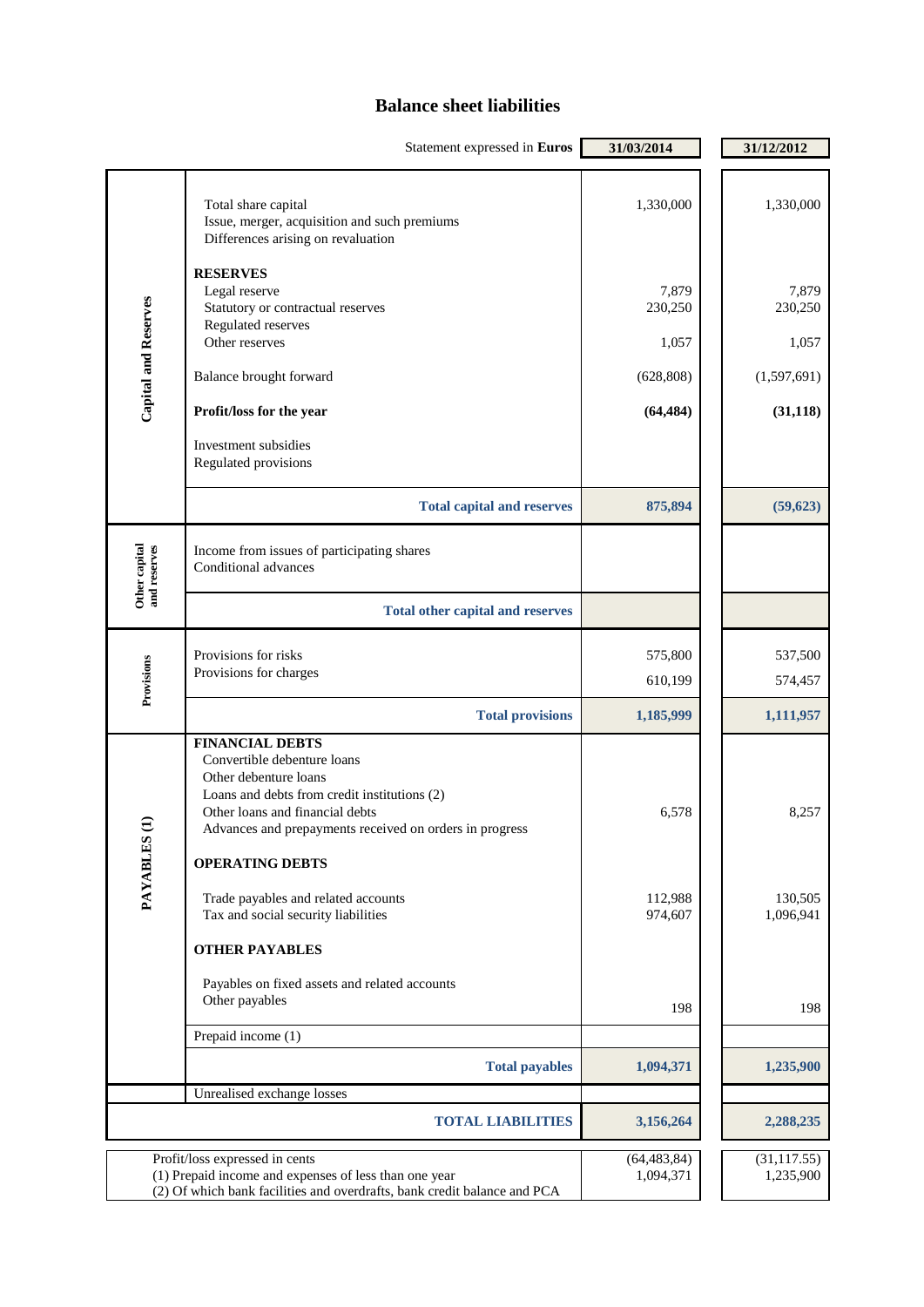### **Balance sheet liabilities**

|                               | Statement expressed in INR                                                                                                                                                                                                                             | 31/03/2014                | 31/12/2012                |
|-------------------------------|--------------------------------------------------------------------------------------------------------------------------------------------------------------------------------------------------------------------------------------------------------|---------------------------|---------------------------|
|                               | Total share capital<br>Issue, merger, acquisition and such premiums<br>Differences arising on revaluation                                                                                                                                              | 109,016,393               | 96,376,812                |
|                               | <b>RESERVES</b><br>Legal reserve<br>Statutory or contractual reserves                                                                                                                                                                                  | 645,820<br>18,872,951     | 570,942<br>16,684,783     |
| Capital and Reserves          | Regulated reserves<br>Other reserves                                                                                                                                                                                                                   | 86,639                    | 76,594                    |
|                               | Balance brought forward                                                                                                                                                                                                                                | $-51,541,639$             | $-115,774,710$            |
|                               | Profit/loss for the year                                                                                                                                                                                                                               | $-5,285,574$              | $-2,254,928$              |
|                               | Investment subsidies<br>Regulated provisions                                                                                                                                                                                                           |                           |                           |
|                               | <b>Total capital and reserves</b>                                                                                                                                                                                                                      | 71,794,590                | $-4,320,507$              |
| Other capital and<br>reserves | Income from issues of participating shares                                                                                                                                                                                                             |                           |                           |
|                               | Conditional advances                                                                                                                                                                                                                                   |                           |                           |
|                               | <b>Total other capital and reserves</b>                                                                                                                                                                                                                |                           |                           |
| Provisions                    | Provisions for risks                                                                                                                                                                                                                                   | 47,196,721                | 38,949,275                |
|                               | Provisions for charges                                                                                                                                                                                                                                 | 50,016,311                | 41,627,319                |
|                               | <b>Total provisions</b>                                                                                                                                                                                                                                | 97,213,033                | 80,576,594                |
| PAYABLES                      | <b>FINANCIAL DEBTS</b><br>Convertible debenture loans<br>Other debenture loans<br>Loans and debts from credit institutions (2)<br>Other loans and financial debts<br>Advances and prepayments received on orders in progress<br><b>OPERATING DEBTS</b> | 539,180                   | 598,333                   |
|                               | Trade payables and related accounts<br>Tax and social security liabilities                                                                                                                                                                             | 9,261,311<br>79,885,820   | 9,456,884<br>79,488,478   |
|                               | <b>OTHER PAYABLES</b>                                                                                                                                                                                                                                  |                           |                           |
|                               | Payables on fixed assets and related accounts                                                                                                                                                                                                          |                           |                           |
|                               | Other pay ables                                                                                                                                                                                                                                        | 16230                     | 14348                     |
|                               | Prepaid income (1)                                                                                                                                                                                                                                     |                           |                           |
|                               | <b>Total payables</b><br>Unrealised exchange losses                                                                                                                                                                                                    | 89,702,541                | 89,557,971                |
|                               | <b>TOTAL LIABILITIES</b>                                                                                                                                                                                                                               | 258,710,164               | 165,814,130               |
|                               |                                                                                                                                                                                                                                                        |                           |                           |
|                               | Profit/loss expressed in cents<br>(1) Prepaid income and expenses of less than one year                                                                                                                                                                | (5,285,561)<br>89,702,541 | (2,254,895)<br>89,557,971 |
|                               | (2) Of which bank facilities and overdrafts, bank credit balance and PCA                                                                                                                                                                               |                           |                           |
|                               |                                                                                                                                                                                                                                                        |                           |                           |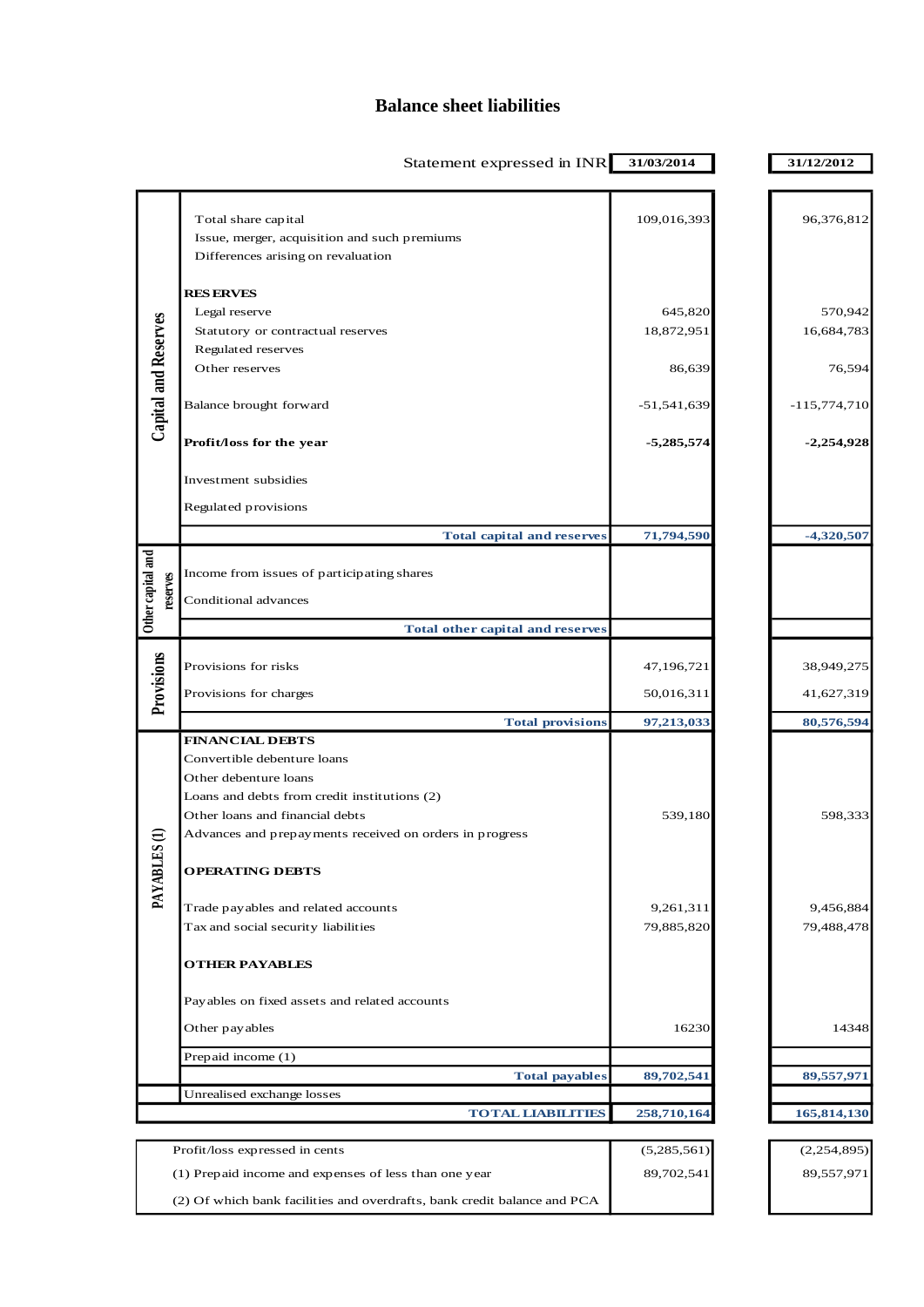| <b>Income statement</b><br><b>Statement expressed in Euros</b> |                                                                                 | 31/03/2014             |                  | 31/12/2012             |                  |  |
|----------------------------------------------------------------|---------------------------------------------------------------------------------|------------------------|------------------|------------------------|------------------|--|
|                                                                |                                                                                 | 15 months              | $%$ TO           | 12 months              | % TO             |  |
|                                                                | Sale of goods                                                                   |                        |                  |                        |                  |  |
|                                                                | Production sold (Goods)                                                         |                        |                  |                        |                  |  |
|                                                                | Production sold (Services and Works)                                            | 6,448,584              | 100.00           | 6,193,421              | 100.00           |  |
| <b>OPERATING</b>                                               | Net turnover<br>Production for stock                                            | 6,448,584              | 100.00           | 6,193,421              | 100.00           |  |
|                                                                | Capitalised production costs                                                    |                        |                  |                        |                  |  |
| <b>INCOME</b>                                                  | Operating subsidies                                                             |                        |                  |                        |                  |  |
|                                                                | Reversals on provisions and depreciation, transfer of charges                   |                        |                  | 64,866                 | 1.05             |  |
|                                                                | Other income                                                                    |                        | 0.66             | 3                      |                  |  |
|                                                                |                                                                                 | 42,470                 |                  |                        |                  |  |
|                                                                | <b>Total operating income</b>                                                   | 6,491,053              | 100.66           | 6,258,290              | 101.05           |  |
|                                                                | Purchase of goods                                                               |                        |                  |                        |                  |  |
|                                                                | Variations in stock                                                             |                        |                  |                        |                  |  |
|                                                                | Purchases of raw materials and other supplies                                   |                        |                  |                        |                  |  |
|                                                                | Variations in stock                                                             |                        |                  |                        |                  |  |
|                                                                | Other external purchases and expenses                                           | 1,699,112              | 26.35            | 1,494,410              | 24.13            |  |
|                                                                | Taxes, duties and similar payments                                              | 263,737                | 4.09             | 210,033                | 3.39             |  |
|                                                                | Wages and salaries<br>Personnel social security charges                         | 2,995,228<br>1,487,178 | 46.45<br>23.06   | 2,792,004<br>1,232,555 | 45.08<br>19.90   |  |
|                                                                | Owner's personal contributions to social security                               |                        |                  |                        |                  |  |
|                                                                | Amortisation, depreciation and provisions                                       | 94,794                 | 1.47             | 435,654                | 7.03             |  |
| <b>OPERATING EXPENSES</b>                                      | Other expenses                                                                  |                        |                  |                        |                  |  |
|                                                                |                                                                                 | 22,957                 | 0.36             | 4                      |                  |  |
|                                                                | <b>Total operating expenses</b>                                                 | 6,563,006              | 101.77           | 6,164,661              | 99.54            |  |
|                                                                | <b>OPERATING PROFIT/LOSS</b>                                                    | (71, 952)              | $-1.12$          | 93,629                 | 1.51             |  |
|                                                                | Profit appropriated or loss transferred                                         |                        |                  |                        |                  |  |
| Opera.<br>comm.                                                | Loss borne or profit transferred                                                |                        |                  |                        |                  |  |
|                                                                | From equity interests (3)                                                       |                        |                  |                        |                  |  |
|                                                                | From other marketable securities and fixed asset receivables (3)                |                        |                  |                        |                  |  |
|                                                                | Other interests and similar income (3)                                          | 41,967                 | 0.65             | 42,693                 | 0.69             |  |
|                                                                | Reversal of provisions and depreciation and transfer of charges                 |                        |                  |                        |                  |  |
| <b>FINANCIAL</b><br>INCOME                                     | Exchange gains<br>Net income from the sale of investment securities             |                        |                  |                        |                  |  |
|                                                                |                                                                                 |                        |                  |                        |                  |  |
|                                                                | <b>Total financial income</b>                                                   | 41,967                 | 0.65             | 42,693                 | 0.69             |  |
|                                                                |                                                                                 |                        |                  |                        |                  |  |
|                                                                | Amortisation, depreciation and provisions<br>Interests and similar expenses (4) | 297                    |                  | 123,150<br>244         | 1.99             |  |
|                                                                | <b>Exchange</b> losses                                                          |                        |                  |                        |                  |  |
|                                                                | Net expenses from the sale of investment securities                             |                        |                  |                        |                  |  |
| FINANCIAL<br>EXPENSES                                          |                                                                                 |                        |                  |                        |                  |  |
|                                                                | <b>Total financial expenses</b>                                                 | 297                    |                  | 123,394                | 1.99             |  |
|                                                                | <b>FINANCIAL PROFIT/LOSS</b>                                                    | 41,671                 | 0.65             | (80, 702)              | $-1.30$          |  |
|                                                                | PROFIT/LOSS BEFORE TAX<br><b>Total extraordinary income</b>                     | (30, 282)              | $-.047$          | 12,928<br>58,070       | 0.21<br>0.94     |  |
|                                                                | <b>Total extraordinary expenses</b>                                             | 34,202                 | 0.53             | 102,115                | 1.65             |  |
|                                                                |                                                                                 |                        |                  |                        |                  |  |
|                                                                | <b>EXTRAORDINARY PROFIT / LOSS</b>                                              | (34,202)               | $-0.53$          | (44, 045)              | $-0.71$          |  |
|                                                                | EMPLOYEE PROFIT-SHARING                                                         |                        |                  |                        |                  |  |
|                                                                | TAX ON PROFITS                                                                  |                        |                  |                        |                  |  |
|                                                                | <b>TOTAL INCOME</b><br><b>TOTAL EXPENSES</b>                                    | 6,533,021<br>6,597,505 | 101.31<br>102.31 | 6,359,052<br>6,390,170 | 102.67<br>103.18 |  |
|                                                                | PROFIT/LOSS FOR THE YEAR                                                        | (64, 484)              | $-1.00$          | (31, 118)              | $-0.50$          |  |
|                                                                |                                                                                 |                        |                  |                        |                  |  |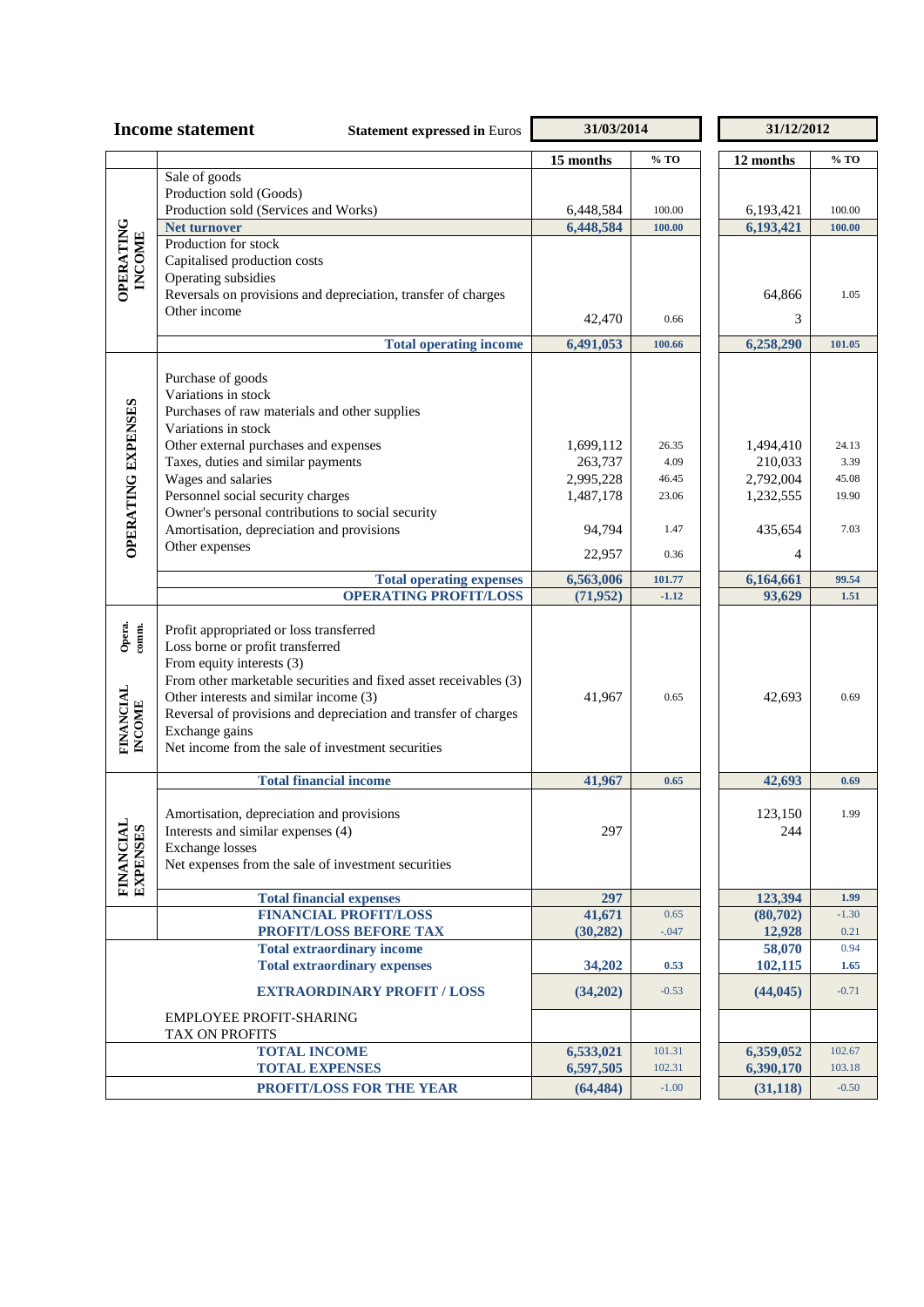**Income statement Statement expressed in INR**  $\overline{31/03/2014}$   $\overline{31/12/2012}$ 

|                           |                                                                                                                                                                                                                                                                                                             | 15 months    | % TO       | 12 months          | % TO       |
|---------------------------|-------------------------------------------------------------------------------------------------------------------------------------------------------------------------------------------------------------------------------------------------------------------------------------------------------------|--------------|------------|--------------------|------------|
|                           | Sale of goods                                                                                                                                                                                                                                                                                               |              |            |                    |            |
|                           | Production sold (Goods)                                                                                                                                                                                                                                                                                     |              |            |                    |            |
|                           | Production sold (Services and Works)                                                                                                                                                                                                                                                                        | 511,792,381  | 100        | 424,206,918        | 100        |
| OPERATING INCOME          | <b>Net turnover</b>                                                                                                                                                                                                                                                                                         | 511,792,381  | <b>100</b> | 424,206,918        | <b>100</b> |
|                           | Production for stock                                                                                                                                                                                                                                                                                        |              |            |                    |            |
|                           | Capitalised production costs                                                                                                                                                                                                                                                                                |              |            |                    |            |
|                           | Operating subsidies                                                                                                                                                                                                                                                                                         |              |            |                    |            |
|                           | Reversals on provisions and depreciation, transfer of charges                                                                                                                                                                                                                                               |              |            | 4,442,877          | 1.05       |
|                           |                                                                                                                                                                                                                                                                                                             |              |            |                    |            |
|                           | Other income                                                                                                                                                                                                                                                                                                | 3,370,635    | 0.66       | 205                |            |
|                           | <b>Total operating income</b>                                                                                                                                                                                                                                                                               | 515,162,937  | 100.66     | 428,650,000        | 101.05     |
|                           |                                                                                                                                                                                                                                                                                                             |              |            |                    |            |
|                           | Purchase of goods                                                                                                                                                                                                                                                                                           |              |            |                    |            |
|                           | Variations in stock                                                                                                                                                                                                                                                                                         |              |            |                    |            |
|                           | Purchases of raw materials and other supplies                                                                                                                                                                                                                                                               |              |            |                    |            |
|                           | Variations in stock                                                                                                                                                                                                                                                                                         |              |            |                    |            |
| <b>OPERATING EXPENSES</b> | Other external purchases and expenses                                                                                                                                                                                                                                                                       | 134,850,159  | 26.35      | 102,356,849        | 24.13      |
|                           | Taxes, duties and similar payments                                                                                                                                                                                                                                                                          | 20,931,508   | 4.09       | 14,385,822         | 3.39       |
|                           | Wages and salaries                                                                                                                                                                                                                                                                                          | 237,716,508  | 46.45      | 191,233,151        | 45.08      |
|                           | Personnel social security charges                                                                                                                                                                                                                                                                           | 118,030,000  | 23.06      | 84,421,575         | 19.9       |
|                           | Owner's personal contributions to social security                                                                                                                                                                                                                                                           | 0            |            | $\mathbf{0}$       |            |
|                           | Amortisation, depreciation and provisions                                                                                                                                                                                                                                                                   | 7,523,333    | 1.47       | 29,839,315         | 7.03       |
|                           | Other expenses                                                                                                                                                                                                                                                                                              | 1,821,984    | 0.36       | 274                |            |
|                           | <b>Total operating expenses</b>                                                                                                                                                                                                                                                                             | 520,873,492  | 101.77     | 422,237,055        | 99.54      |
|                           | <b>OPERATING PROFIT/LOSS</b>                                                                                                                                                                                                                                                                                | $-5,710,476$ | $-1.12$    | 6,412,945          | 1.51       |
| FINANCIAL INCOME          | Profit appropriated or loss transferred<br>Loss borne or profit transferred<br>From equity interests (3)<br>From other marketable securities and fixed asset receivables (3)<br>Other interests and similar income (3)<br>Reversal of provisions and depreciation and transfer of charges<br>Exchange gains | 3,330,714    | 0.65       | 2,924,178          | 0.69       |
|                           | Net income from the sale of investment securities                                                                                                                                                                                                                                                           |              |            |                    |            |
|                           | <b>Total financial income</b>                                                                                                                                                                                                                                                                               | 3,330,714    | 0.65       | 2,924,178          | 0.69       |
| FINANCIAL EXPENSES        | Amortisation, depreciation and provisions<br>Interests and similar expenses (4)<br>Exchange losses<br>Net expenses from the sale of investment securities                                                                                                                                                   | 23571        |            | 8,434,932<br>16712 | 1.99       |
|                           | <b>Total financial expenses</b>                                                                                                                                                                                                                                                                             | 23571        |            | 8,451,644          | 1.99       |
|                           | <b>FINANCIAL PROFIT/LOSS</b>                                                                                                                                                                                                                                                                                | 3,307,222    | 0.65       | $-5,527,534$       | $-1.3$     |
|                           | PROFIT/LOSS BEFORE TAX                                                                                                                                                                                                                                                                                      | $-2,403,333$ | $-0.047$   | 885,479            | 0.21       |
|                           | <b>Total extraordinary income</b>                                                                                                                                                                                                                                                                           |              |            | 3,977,397          | 0.94       |
|                           | <b>Total extraordinary expenses</b>                                                                                                                                                                                                                                                                         | 2,714,444    | 0.53       | 6,994,178          | 1.65       |
|                           | <b>EXTRAORDINARY PROFIT / LOSS</b>                                                                                                                                                                                                                                                                          | $-2,714,444$ | $-0.53$    | $-3,016,781$       | $-0.71$    |
|                           | EMPLOYEE PROFIT-SHARING                                                                                                                                                                                                                                                                                     |              |            |                    |            |
|                           | TAX ON PROFITS                                                                                                                                                                                                                                                                                              |              |            |                    |            |
|                           | <b>TOTAL INCOME</b>                                                                                                                                                                                                                                                                                         | 518,493,730  | 101.31     | 435,551,507        | 102.67     |
|                           | <b>TOTAL EXPENSES</b>                                                                                                                                                                                                                                                                                       | 523,611,508  | 102.31     | 437,682,877        | 103.18     |
|                           | <b>PROFIT/LOSS FOR THE YEAR</b>                                                                                                                                                                                                                                                                             | $-5,117,778$ |            | $-2,131,370$       | $-0.5$     |

| 12 months    | % TO       |
|--------------|------------|
|              |            |
|              |            |
| 424,206,918  | 100        |
| 424,206,918  | <b>100</b> |
|              |            |
|              |            |
|              |            |
| 4,442,877    | 1.05       |
| 205          |            |
|              |            |
| 428,650,000  | 101.05     |
|              |            |
|              |            |
|              |            |
|              |            |
|              |            |
| 102,356,849  | 24.13      |
| 14,385,822   | 3.39       |
| 191,233,151  | 45.08      |
| 84,421,575   | 19.9       |
| 0            |            |
| 29,839,315   | 7.03       |
|              |            |
| 274          |            |
| 422,237,055  | 99.54      |
| 6,412,945    | 1.51       |
|              |            |
|              |            |
|              |            |
|              |            |
|              |            |
| 2,924,178    | 0.69       |
|              |            |
|              |            |
|              |            |
|              |            |
| 2,924,178    | 0.69       |
|              |            |
| 8,434,932    | 1.99       |
| 16712        |            |
|              |            |
|              |            |
|              |            |
| 8,451,644    | 1.99       |
| $-5,527,534$ | $-1.3$     |
| 885,479      | 0.21       |
| 3,977,397    | 0.94       |
| 6,994,178    | 1.65       |
| $-3,016,781$ | $-0.71$    |
|              |            |
|              |            |
| 435,551,507  | 102.67     |
| 437,682,877  | 103.18     |
| $-2,131,370$ | $-0.5$     |
|              |            |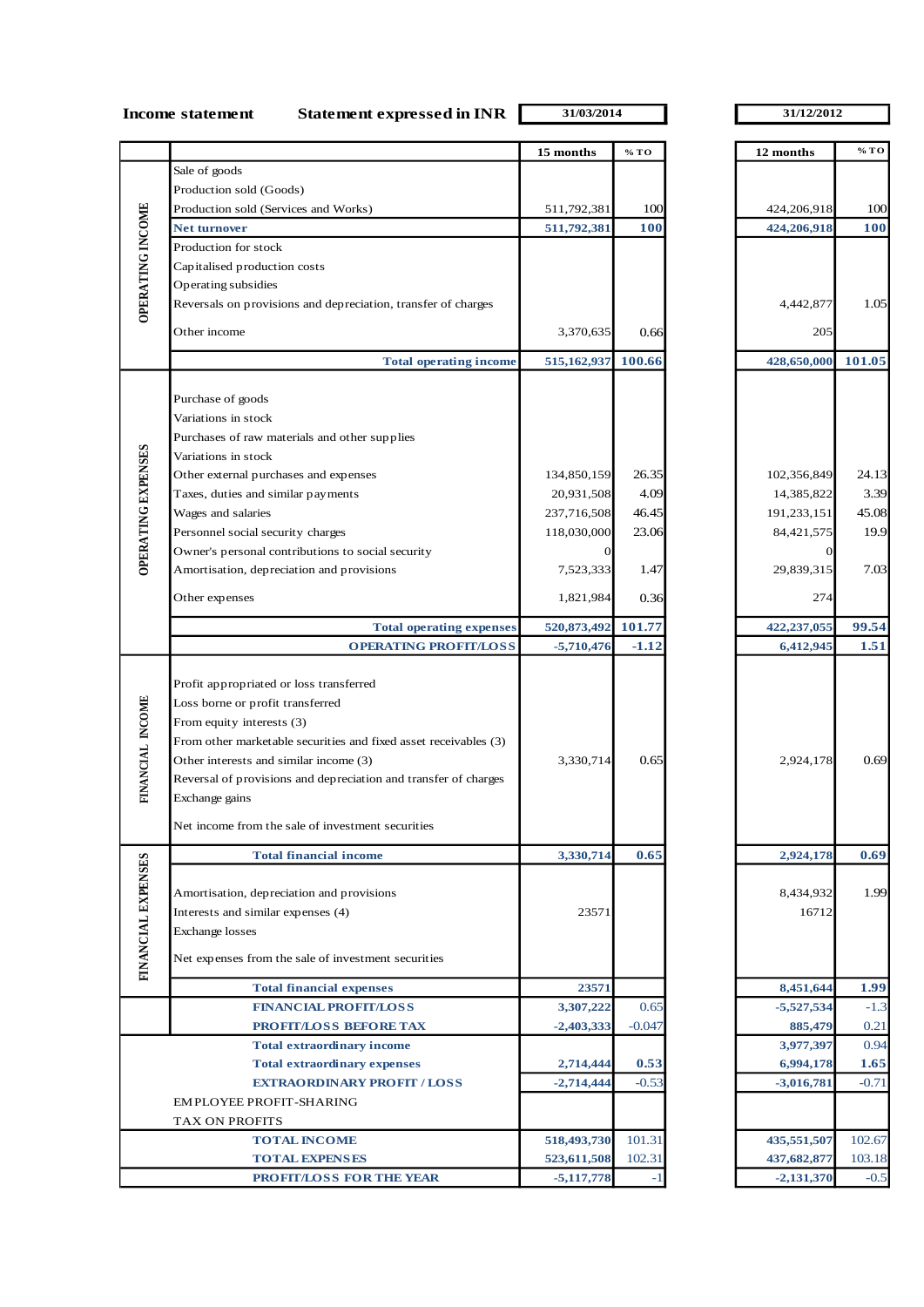## **DETAILS OF THE FINANCIAL STATEMENTS TO 31/03/2014**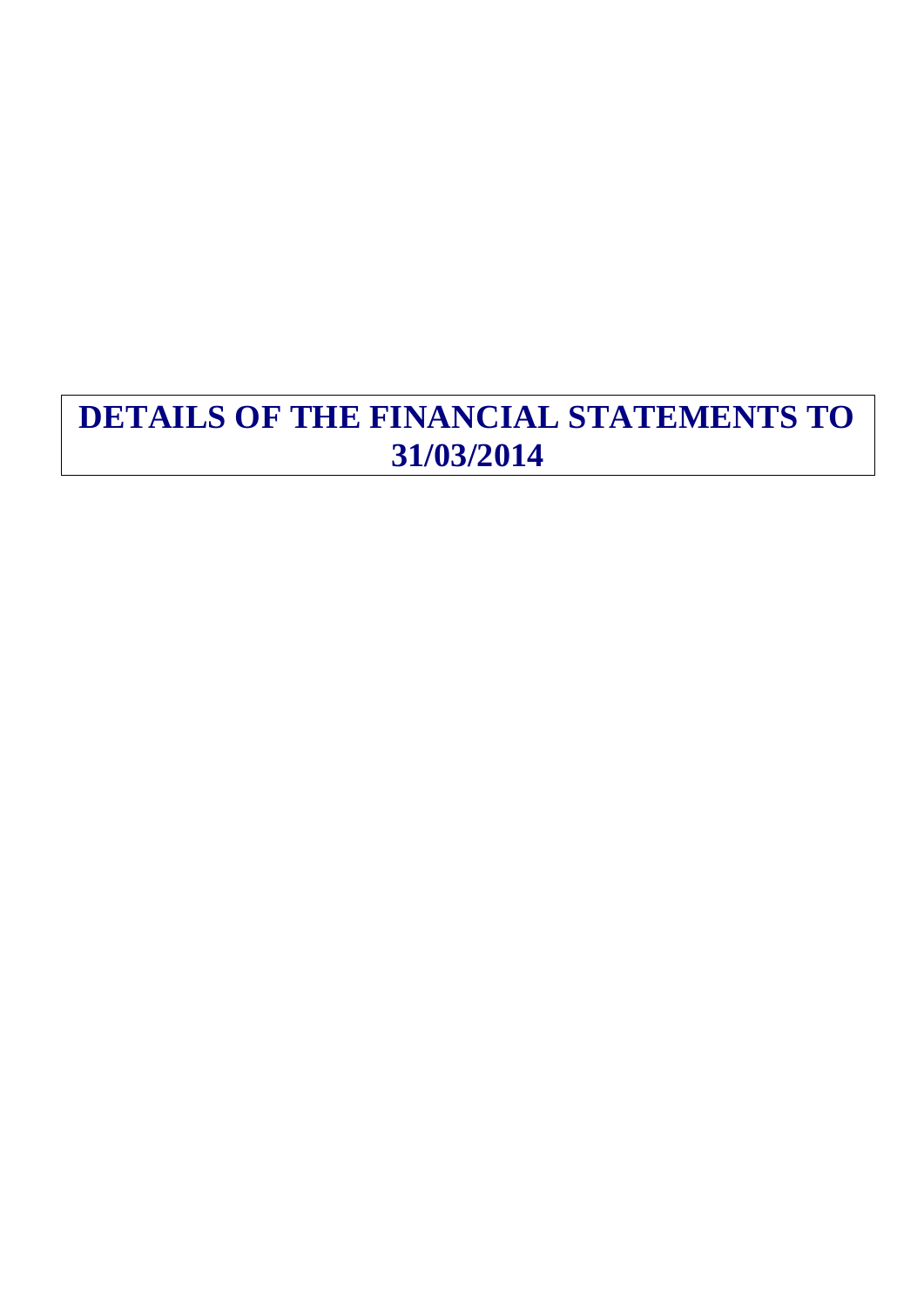## **Details of the Assets**

| Report expressed in euros                                                                                                                                                               | 01/01/2013<br>31/03/2014          | 15<br>months         | 01/01/2012<br>31/12/2012                   | 12<br>months          | Variations                                            | $\%$                                         |
|-----------------------------------------------------------------------------------------------------------------------------------------------------------------------------------------|-----------------------------------|----------------------|--------------------------------------------|-----------------------|-------------------------------------------------------|----------------------------------------------|
| <b>Uncalled subscribed capital</b>                                                                                                                                                      |                                   |                      |                                            |                       |                                                       |                                              |
| <b>TOTAL II - NET fixed assets</b>                                                                                                                                                      | 1,662,34                          | 0.05                 | 27,290.38                                  | 1.19                  | (25, 628.04)                                          | $-93.91$                                     |
| <b>Concessions, patents and similar rights</b>                                                                                                                                          | 134.00                            |                      | 18,560.00                                  | 0.81                  | (18, 426.00)                                          | $-99,28$                                     |
| 20510660<br>Software programs<br>28050660<br>Software amort                                                                                                                             | 499.00<br>(365.00)                | 0.02<br>$-0.01$      | 383,671.00<br>(365, 111.00)                | 16.77<br>$-15.96$     | (383, 172.00)<br>364,746.00                           | $-99,87$<br>99.90                            |
| Other tangible fixed assets                                                                                                                                                             | 1,527.96                          | 0.05                 | 8,730.00                                   | 0.38                  | (7,202.04)                                            | $-82.50$                                     |
| 21830600<br><b>IT HARDWARE</b><br>28183600<br>DEPREC OFFICE HARDWARE-EXPL                                                                                                               | 43,643.26<br>(42, 115.30)         | 1.36<br>$-1.33$      | 81,222.99<br>(72, 492.99)                  | 3.55<br>$-3.17$       | (37, 579.73)<br>30,377.69                             | $-46.27$<br>41.90                            |
| Loans                                                                                                                                                                                   | 0.38                              |                      | 0.38                                       |                       |                                                       |                                              |
| 27430130<br>LOANS FOR THE CONSTRUCTION EFFORT<br>29743013<br>Provision Loans - Const efforts                                                                                            | 123,150.38<br>(123, 150.00)       | 3.90<br>$-3.90$      | 123,150.38<br>(123, 150.00)                | 5.38<br>$-5.38$       |                                                       |                                              |
| <b>TOTAL III - NET current assets</b>                                                                                                                                                   | 3,154,601.19                      | 99.95                | 2,260,944.35                               | 98.81                 | 893,656.84                                            | 39.53                                        |
| Advances & instalments paid on orders                                                                                                                                                   |                                   |                      | 62,172.92                                  | 2.72                  | (62, 172.92)                                          | $-100.00$                                    |
| <b>Trade payables</b><br>40910000                                                                                                                                                       |                                   |                      | 62,172.92                                  | 2.72                  | (62, 172.92)                                          | $-100.00$                                    |
| <b>Trade receivables and related accounts</b>                                                                                                                                           | 458,738.50                        | 14.53                | 554,511.60                                 | 24.23                 | (95,773,10)                                           | $-17.27$                                     |
| 41110100<br>COLLECTIVE THIRD PARTY CUSTOMERS (PRODUCT)                                                                                                                                  | 458,738.50                        | 14.53                | 554,511.60                                 | 24.23                 | (95, 773.10)                                          | $-17.27$                                     |
| <b>Other receivables</b>                                                                                                                                                                | 2,683,326.89                      | 85.02                | 1,604,381.85                               | 70.11                 | 1,078,945.04                                          | 67.25                                        |
| 42110110<br>PERSONNEL-COMPENSATION OWED<br>42500230<br>PERSONNEL-SALARY ADVANCES<br>42541130<br>PERMANENT ADVANCES (PAYROLL)                                                            | 2,166.96<br>4,947.56<br>33,979.81 | 0.07<br>0.16<br>1.08 | 20,775.54<br>43,459.81                     | 0.91<br>1.90          | (18,608.58)<br>4,947.56<br>(9,480.00)                 | $-89.57$<br>$-21.81$                         |
| 43111200<br>SOCIAL SECURITY -Day. Allowance BENEFITS<br>43750131<br>Advanced provident fund services<br>44566010<br>VAT DEDUCTIBLE/RECEIVABLE-A<br>44566120<br>DEDUCTIBLE VAT ON DEBITS | 6,839.44                          | 0.22                 | 17,473.63<br>9,845.78<br>72.65<br>4,622.14 | 0.76<br>0.43<br>0.20  | (17, 473.63)<br>(9,845.78)<br>(72.65)<br>2,217.30     | $-100.00$<br>$-100.00$<br>$-100.00$<br>47.97 |
| REPORT - PROFESSIONAL TAX<br>44710660<br>44760130<br>Tax on company cars<br>STATUS- ACCRUED INCOME<br>44870300<br>45100420<br>Compte courant RPG                                        | 35.393.12<br>2,600,000.00         | 1.12<br>80.96        | 6,629.30<br>1,503.00<br>1,500,000.00       | 0.29<br>0.07<br>65.55 | (6,629.30)<br>(1,503.00)<br>35,393.12<br>1,100,000.00 | $-100.00$<br>$-100.00$<br>73.33              |
| <b>Cash on hand</b>                                                                                                                                                                     | 12,471.01                         | 0.40                 | 39,877.98                                  | 1.74                  | (27, 406.97)                                          | $-68.73$                                     |
| 51220000<br>Crédit Lyonnais-OPIH                                                                                                                                                        | 12,471.01                         | $0.40\,$             | 39,877.98                                  | 1.74                  | (27, 406.97)                                          | $-68.73$                                     |
| <b>Deferred Expenditure</b>                                                                                                                                                             | 64.79                             |                      |                                            |                       | 64.79                                                 |                                              |
| DEFERRED EXPENDITURE -ON<br>48600300                                                                                                                                                    | 64.79                             |                      |                                            |                       | 64.79                                                 |                                              |
| <b>BALANCE SHEET LIABILITIES TOTAL</b>                                                                                                                                                  | 3,156,263.53                      | 100.00               | 2,288,234.73                               | 100.00                | 868,028.80                                            | 37.93                                        |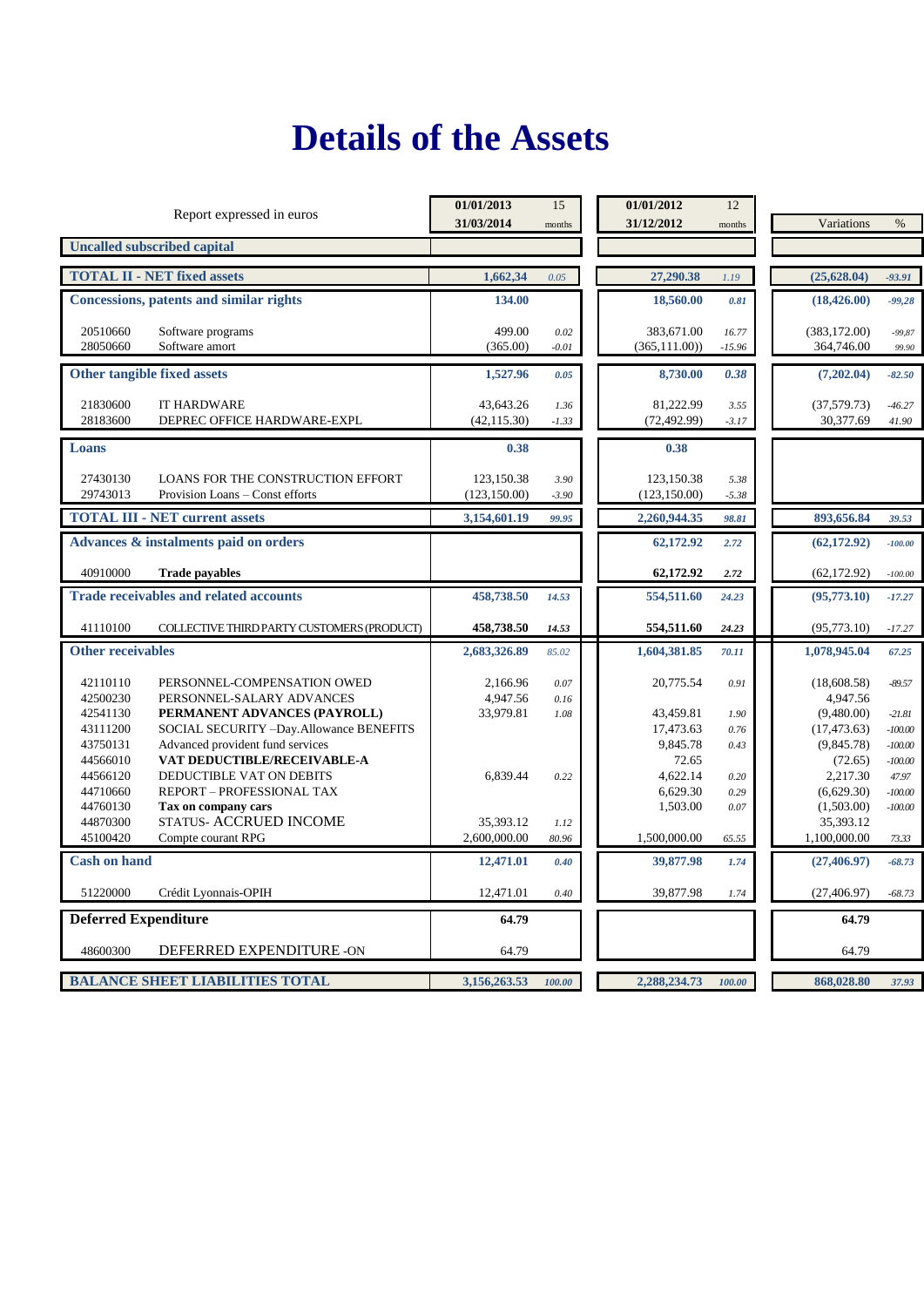### **Details of the Assets**

| <b>Uncalled subscribed capital</b><br><b>TOTAL II - NET fixed assets</b><br>136,257<br>0.05<br>1,977,564<br>1.19<br>(2,100,659)<br><b>Concessions, patents and similar rights</b><br>0.81<br>10,984<br>1,344,928<br>(1,510,328)<br>40,902<br>27,802,246<br>(31, 407, 541)<br>20510660 Software programs<br>0.02<br>16.77<br>28050660 Software amort<br>29,897,213<br>(29, 918)<br>$-0.01$<br>(26, 457, 319)<br>$-15.96$<br>Other tangible fixed assets<br>125,243<br>0.05<br>632,609<br>0.38<br>(590, 331)<br>21830600 IT HARDWARE<br>3,577,316<br>5,885,724<br>(3,080,306)<br>3.55<br>1.36<br>28183600 DEPREC OFFICE HARDWARE-EXPL<br>2,489,975<br>(3,452,074)<br>(5,253,115)<br>$-1.33$<br>$-3.17$<br>28<br>31<br>Loans<br>10,094,293<br>8,923,941<br>27430130 LOANS FOR THE CONSTRUCTION EFFORT<br>3.9<br>5.38<br>29743013 Provision Loans - Const efforts<br>(10,094,262)<br>-3.9<br>(8,923,913)<br>-5.38<br><b>TOTAL III - NET current assets</b><br>99.95<br>73,250,561<br>258,573,868<br>163,836,547<br>98.81<br>Advances & instalments paid on orders<br>4,505,284<br>2.72<br>(5,096,141)<br>40910000 Trade payables<br>(5,096,141)<br>2.72<br>4,505,284<br><b>Trade receivables and related accounts</b><br>37,601,516<br>14.53<br>40,182,000<br>24.23<br>(7,850,254)<br>$\textsc{COLLECTVE}$ THRD PARTY CUS TOMERS<br>41110100<br>24.23<br>(7,850,254)<br>14.53<br>37,601,516<br>40,182,000<br>(PRODUCT)<br>Other receivables<br>85.02<br>219,944,827<br>116,259,554<br>70.11<br>88,438,118<br>1,505,474<br>42110110 PERSONNEL-COMPENSATION OWED<br>177,620<br>0.07<br>0.91<br>(1,525,293)<br>42500230 PERSONNEL-SALARY ADVANCES<br>405,538<br>405,538<br>0.16<br>2,785,230<br>3,149,262<br>(777, 049)<br>42541130 PERMANENT ADVANCES (PAYROLL)<br>1.08<br>1.9<br>43111200 SOCIAL SECURITY -Day.Allowance BENEFITS<br>$0.76\,$<br>1,266,205<br>(1,432,265)<br>43750131 Advanced provident fund services<br>713,462<br>0.43<br>(807, 031)<br>5,264<br>44566010 VATDEDUCTIBLE/RECEIVABLE-A<br>(5,955)<br>44566120 DEDUCTIBLE VAT ON DEBITS<br>560,610<br>0.22<br>334,938<br>181,746<br>0.2<br>44710660 REPORT - PROFESSIONAL TAX<br>480,384<br>0.29<br>(543, 385)<br>108,913<br>$0.07\,$<br>(123, 197)<br>44760130 Tax on company cars<br>44870300 STATUS- ACCRUED INCOME<br>2,901,075<br>2,901,075<br>1.12<br>45100420 Compte courant RPG<br>213,114,754<br>108,695,652<br>90,163,934<br>80.96<br>65.55<br><b>Cash on hand</b><br>2,889,709<br>1.74<br>(2,246,473)<br>1,022,214<br>0.4 | Report expressed in INR | 1/1/2013<br>31/03/2014 | 15<br>months | 1/1/2012<br>31/12/2012 | 12<br>months | Variations | $\%$     |
|-------------------------------------------------------------------------------------------------------------------------------------------------------------------------------------------------------------------------------------------------------------------------------------------------------------------------------------------------------------------------------------------------------------------------------------------------------------------------------------------------------------------------------------------------------------------------------------------------------------------------------------------------------------------------------------------------------------------------------------------------------------------------------------------------------------------------------------------------------------------------------------------------------------------------------------------------------------------------------------------------------------------------------------------------------------------------------------------------------------------------------------------------------------------------------------------------------------------------------------------------------------------------------------------------------------------------------------------------------------------------------------------------------------------------------------------------------------------------------------------------------------------------------------------------------------------------------------------------------------------------------------------------------------------------------------------------------------------------------------------------------------------------------------------------------------------------------------------------------------------------------------------------------------------------------------------------------------------------------------------------------------------------------------------------------------------------------------------------------------------------------------------------------------------------------------------------------------------------------------------------------------------------------------------------------------------------------------------------------------------------------------------------------------------------------------------------------------------------------------------------|-------------------------|------------------------|--------------|------------------------|--------------|------------|----------|
|                                                                                                                                                                                                                                                                                                                                                                                                                                                                                                                                                                                                                                                                                                                                                                                                                                                                                                                                                                                                                                                                                                                                                                                                                                                                                                                                                                                                                                                                                                                                                                                                                                                                                                                                                                                                                                                                                                                                                                                                                                                                                                                                                                                                                                                                                                                                                                                                                                                                                                 |                         |                        |              |                        |              |            |          |
|                                                                                                                                                                                                                                                                                                                                                                                                                                                                                                                                                                                                                                                                                                                                                                                                                                                                                                                                                                                                                                                                                                                                                                                                                                                                                                                                                                                                                                                                                                                                                                                                                                                                                                                                                                                                                                                                                                                                                                                                                                                                                                                                                                                                                                                                                                                                                                                                                                                                                                 |                         |                        |              |                        |              |            |          |
|                                                                                                                                                                                                                                                                                                                                                                                                                                                                                                                                                                                                                                                                                                                                                                                                                                                                                                                                                                                                                                                                                                                                                                                                                                                                                                                                                                                                                                                                                                                                                                                                                                                                                                                                                                                                                                                                                                                                                                                                                                                                                                                                                                                                                                                                                                                                                                                                                                                                                                 |                         |                        |              |                        |              |            | $-93.91$ |
|                                                                                                                                                                                                                                                                                                                                                                                                                                                                                                                                                                                                                                                                                                                                                                                                                                                                                                                                                                                                                                                                                                                                                                                                                                                                                                                                                                                                                                                                                                                                                                                                                                                                                                                                                                                                                                                                                                                                                                                                                                                                                                                                                                                                                                                                                                                                                                                                                                                                                                 |                         |                        |              |                        |              |            | $-99,28$ |
|                                                                                                                                                                                                                                                                                                                                                                                                                                                                                                                                                                                                                                                                                                                                                                                                                                                                                                                                                                                                                                                                                                                                                                                                                                                                                                                                                                                                                                                                                                                                                                                                                                                                                                                                                                                                                                                                                                                                                                                                                                                                                                                                                                                                                                                                                                                                                                                                                                                                                                 |                         |                        |              |                        |              |            | $-99,87$ |
|                                                                                                                                                                                                                                                                                                                                                                                                                                                                                                                                                                                                                                                                                                                                                                                                                                                                                                                                                                                                                                                                                                                                                                                                                                                                                                                                                                                                                                                                                                                                                                                                                                                                                                                                                                                                                                                                                                                                                                                                                                                                                                                                                                                                                                                                                                                                                                                                                                                                                                 |                         |                        |              |                        |              |            | 99.9     |
|                                                                                                                                                                                                                                                                                                                                                                                                                                                                                                                                                                                                                                                                                                                                                                                                                                                                                                                                                                                                                                                                                                                                                                                                                                                                                                                                                                                                                                                                                                                                                                                                                                                                                                                                                                                                                                                                                                                                                                                                                                                                                                                                                                                                                                                                                                                                                                                                                                                                                                 |                         |                        |              |                        |              |            | $-82.5$  |
|                                                                                                                                                                                                                                                                                                                                                                                                                                                                                                                                                                                                                                                                                                                                                                                                                                                                                                                                                                                                                                                                                                                                                                                                                                                                                                                                                                                                                                                                                                                                                                                                                                                                                                                                                                                                                                                                                                                                                                                                                                                                                                                                                                                                                                                                                                                                                                                                                                                                                                 |                         |                        |              |                        |              |            | $-46.27$ |
|                                                                                                                                                                                                                                                                                                                                                                                                                                                                                                                                                                                                                                                                                                                                                                                                                                                                                                                                                                                                                                                                                                                                                                                                                                                                                                                                                                                                                                                                                                                                                                                                                                                                                                                                                                                                                                                                                                                                                                                                                                                                                                                                                                                                                                                                                                                                                                                                                                                                                                 |                         |                        |              |                        |              |            | 41.9     |
|                                                                                                                                                                                                                                                                                                                                                                                                                                                                                                                                                                                                                                                                                                                                                                                                                                                                                                                                                                                                                                                                                                                                                                                                                                                                                                                                                                                                                                                                                                                                                                                                                                                                                                                                                                                                                                                                                                                                                                                                                                                                                                                                                                                                                                                                                                                                                                                                                                                                                                 |                         |                        |              |                        |              |            |          |
|                                                                                                                                                                                                                                                                                                                                                                                                                                                                                                                                                                                                                                                                                                                                                                                                                                                                                                                                                                                                                                                                                                                                                                                                                                                                                                                                                                                                                                                                                                                                                                                                                                                                                                                                                                                                                                                                                                                                                                                                                                                                                                                                                                                                                                                                                                                                                                                                                                                                                                 |                         |                        |              |                        |              |            |          |
|                                                                                                                                                                                                                                                                                                                                                                                                                                                                                                                                                                                                                                                                                                                                                                                                                                                                                                                                                                                                                                                                                                                                                                                                                                                                                                                                                                                                                                                                                                                                                                                                                                                                                                                                                                                                                                                                                                                                                                                                                                                                                                                                                                                                                                                                                                                                                                                                                                                                                                 |                         |                        |              |                        |              |            |          |
|                                                                                                                                                                                                                                                                                                                                                                                                                                                                                                                                                                                                                                                                                                                                                                                                                                                                                                                                                                                                                                                                                                                                                                                                                                                                                                                                                                                                                                                                                                                                                                                                                                                                                                                                                                                                                                                                                                                                                                                                                                                                                                                                                                                                                                                                                                                                                                                                                                                                                                 |                         |                        |              |                        |              |            | 39.53    |
|                                                                                                                                                                                                                                                                                                                                                                                                                                                                                                                                                                                                                                                                                                                                                                                                                                                                                                                                                                                                                                                                                                                                                                                                                                                                                                                                                                                                                                                                                                                                                                                                                                                                                                                                                                                                                                                                                                                                                                                                                                                                                                                                                                                                                                                                                                                                                                                                                                                                                                 |                         |                        |              |                        |              |            | $-100$   |
|                                                                                                                                                                                                                                                                                                                                                                                                                                                                                                                                                                                                                                                                                                                                                                                                                                                                                                                                                                                                                                                                                                                                                                                                                                                                                                                                                                                                                                                                                                                                                                                                                                                                                                                                                                                                                                                                                                                                                                                                                                                                                                                                                                                                                                                                                                                                                                                                                                                                                                 |                         |                        |              |                        |              |            | $-100$   |
|                                                                                                                                                                                                                                                                                                                                                                                                                                                                                                                                                                                                                                                                                                                                                                                                                                                                                                                                                                                                                                                                                                                                                                                                                                                                                                                                                                                                                                                                                                                                                                                                                                                                                                                                                                                                                                                                                                                                                                                                                                                                                                                                                                                                                                                                                                                                                                                                                                                                                                 |                         |                        |              |                        |              |            |          |
|                                                                                                                                                                                                                                                                                                                                                                                                                                                                                                                                                                                                                                                                                                                                                                                                                                                                                                                                                                                                                                                                                                                                                                                                                                                                                                                                                                                                                                                                                                                                                                                                                                                                                                                                                                                                                                                                                                                                                                                                                                                                                                                                                                                                                                                                                                                                                                                                                                                                                                 |                         |                        |              |                        |              |            | $-17.27$ |
|                                                                                                                                                                                                                                                                                                                                                                                                                                                                                                                                                                                                                                                                                                                                                                                                                                                                                                                                                                                                                                                                                                                                                                                                                                                                                                                                                                                                                                                                                                                                                                                                                                                                                                                                                                                                                                                                                                                                                                                                                                                                                                                                                                                                                                                                                                                                                                                                                                                                                                 |                         |                        |              |                        |              |            | $-17.27$ |
|                                                                                                                                                                                                                                                                                                                                                                                                                                                                                                                                                                                                                                                                                                                                                                                                                                                                                                                                                                                                                                                                                                                                                                                                                                                                                                                                                                                                                                                                                                                                                                                                                                                                                                                                                                                                                                                                                                                                                                                                                                                                                                                                                                                                                                                                                                                                                                                                                                                                                                 |                         |                        |              |                        |              |            | 67.25    |
|                                                                                                                                                                                                                                                                                                                                                                                                                                                                                                                                                                                                                                                                                                                                                                                                                                                                                                                                                                                                                                                                                                                                                                                                                                                                                                                                                                                                                                                                                                                                                                                                                                                                                                                                                                                                                                                                                                                                                                                                                                                                                                                                                                                                                                                                                                                                                                                                                                                                                                 |                         |                        |              |                        |              |            | $-89.57$ |
|                                                                                                                                                                                                                                                                                                                                                                                                                                                                                                                                                                                                                                                                                                                                                                                                                                                                                                                                                                                                                                                                                                                                                                                                                                                                                                                                                                                                                                                                                                                                                                                                                                                                                                                                                                                                                                                                                                                                                                                                                                                                                                                                                                                                                                                                                                                                                                                                                                                                                                 |                         |                        |              |                        |              |            |          |
|                                                                                                                                                                                                                                                                                                                                                                                                                                                                                                                                                                                                                                                                                                                                                                                                                                                                                                                                                                                                                                                                                                                                                                                                                                                                                                                                                                                                                                                                                                                                                                                                                                                                                                                                                                                                                                                                                                                                                                                                                                                                                                                                                                                                                                                                                                                                                                                                                                                                                                 |                         |                        |              |                        |              |            | $-21.81$ |
|                                                                                                                                                                                                                                                                                                                                                                                                                                                                                                                                                                                                                                                                                                                                                                                                                                                                                                                                                                                                                                                                                                                                                                                                                                                                                                                                                                                                                                                                                                                                                                                                                                                                                                                                                                                                                                                                                                                                                                                                                                                                                                                                                                                                                                                                                                                                                                                                                                                                                                 |                         |                        |              |                        |              |            | $-100$   |
|                                                                                                                                                                                                                                                                                                                                                                                                                                                                                                                                                                                                                                                                                                                                                                                                                                                                                                                                                                                                                                                                                                                                                                                                                                                                                                                                                                                                                                                                                                                                                                                                                                                                                                                                                                                                                                                                                                                                                                                                                                                                                                                                                                                                                                                                                                                                                                                                                                                                                                 |                         |                        |              |                        |              |            | $-100$   |
|                                                                                                                                                                                                                                                                                                                                                                                                                                                                                                                                                                                                                                                                                                                                                                                                                                                                                                                                                                                                                                                                                                                                                                                                                                                                                                                                                                                                                                                                                                                                                                                                                                                                                                                                                                                                                                                                                                                                                                                                                                                                                                                                                                                                                                                                                                                                                                                                                                                                                                 |                         |                        |              |                        |              |            | $-100$   |
|                                                                                                                                                                                                                                                                                                                                                                                                                                                                                                                                                                                                                                                                                                                                                                                                                                                                                                                                                                                                                                                                                                                                                                                                                                                                                                                                                                                                                                                                                                                                                                                                                                                                                                                                                                                                                                                                                                                                                                                                                                                                                                                                                                                                                                                                                                                                                                                                                                                                                                 |                         |                        |              |                        |              |            | 47.97    |
|                                                                                                                                                                                                                                                                                                                                                                                                                                                                                                                                                                                                                                                                                                                                                                                                                                                                                                                                                                                                                                                                                                                                                                                                                                                                                                                                                                                                                                                                                                                                                                                                                                                                                                                                                                                                                                                                                                                                                                                                                                                                                                                                                                                                                                                                                                                                                                                                                                                                                                 |                         |                        |              |                        |              |            | $-100$   |
|                                                                                                                                                                                                                                                                                                                                                                                                                                                                                                                                                                                                                                                                                                                                                                                                                                                                                                                                                                                                                                                                                                                                                                                                                                                                                                                                                                                                                                                                                                                                                                                                                                                                                                                                                                                                                                                                                                                                                                                                                                                                                                                                                                                                                                                                                                                                                                                                                                                                                                 |                         |                        |              |                        |              |            | $-100$   |
|                                                                                                                                                                                                                                                                                                                                                                                                                                                                                                                                                                                                                                                                                                                                                                                                                                                                                                                                                                                                                                                                                                                                                                                                                                                                                                                                                                                                                                                                                                                                                                                                                                                                                                                                                                                                                                                                                                                                                                                                                                                                                                                                                                                                                                                                                                                                                                                                                                                                                                 |                         |                        |              |                        |              |            | 73.33    |
|                                                                                                                                                                                                                                                                                                                                                                                                                                                                                                                                                                                                                                                                                                                                                                                                                                                                                                                                                                                                                                                                                                                                                                                                                                                                                                                                                                                                                                                                                                                                                                                                                                                                                                                                                                                                                                                                                                                                                                                                                                                                                                                                                                                                                                                                                                                                                                                                                                                                                                 |                         |                        |              |                        |              |            |          |
|                                                                                                                                                                                                                                                                                                                                                                                                                                                                                                                                                                                                                                                                                                                                                                                                                                                                                                                                                                                                                                                                                                                                                                                                                                                                                                                                                                                                                                                                                                                                                                                                                                                                                                                                                                                                                                                                                                                                                                                                                                                                                                                                                                                                                                                                                                                                                                                                                                                                                                 |                         |                        |              |                        |              |            | $-68.73$ |
| 51220000 Crédit Lyonnais-OPIH<br>1,022,214<br>2,889,709<br>(2, 246, 473)<br>0.4<br>1.74                                                                                                                                                                                                                                                                                                                                                                                                                                                                                                                                                                                                                                                                                                                                                                                                                                                                                                                                                                                                                                                                                                                                                                                                                                                                                                                                                                                                                                                                                                                                                                                                                                                                                                                                                                                                                                                                                                                                                                                                                                                                                                                                                                                                                                                                                                                                                                                                         |                         |                        |              |                        |              |            | $-68.73$ |
| Deferred Expenditure<br>5,311<br>5,311                                                                                                                                                                                                                                                                                                                                                                                                                                                                                                                                                                                                                                                                                                                                                                                                                                                                                                                                                                                                                                                                                                                                                                                                                                                                                                                                                                                                                                                                                                                                                                                                                                                                                                                                                                                                                                                                                                                                                                                                                                                                                                                                                                                                                                                                                                                                                                                                                                                          |                         |                        |              |                        |              |            |          |
| 48600300 DEFERRED EXPENDITURE -ON<br>5,311<br>5,311                                                                                                                                                                                                                                                                                                                                                                                                                                                                                                                                                                                                                                                                                                                                                                                                                                                                                                                                                                                                                                                                                                                                                                                                                                                                                                                                                                                                                                                                                                                                                                                                                                                                                                                                                                                                                                                                                                                                                                                                                                                                                                                                                                                                                                                                                                                                                                                                                                             |                         |                        |              |                        |              |            |          |
| <b>BALANCE SHEET LIABILITIES TOTAL</b><br><b>100</b><br>165,814,111<br><b>100</b><br>71,149,902<br>258,710,125                                                                                                                                                                                                                                                                                                                                                                                                                                                                                                                                                                                                                                                                                                                                                                                                                                                                                                                                                                                                                                                                                                                                                                                                                                                                                                                                                                                                                                                                                                                                                                                                                                                                                                                                                                                                                                                                                                                                                                                                                                                                                                                                                                                                                                                                                                                                                                                  |                         |                        |              |                        |              |            | 37.93    |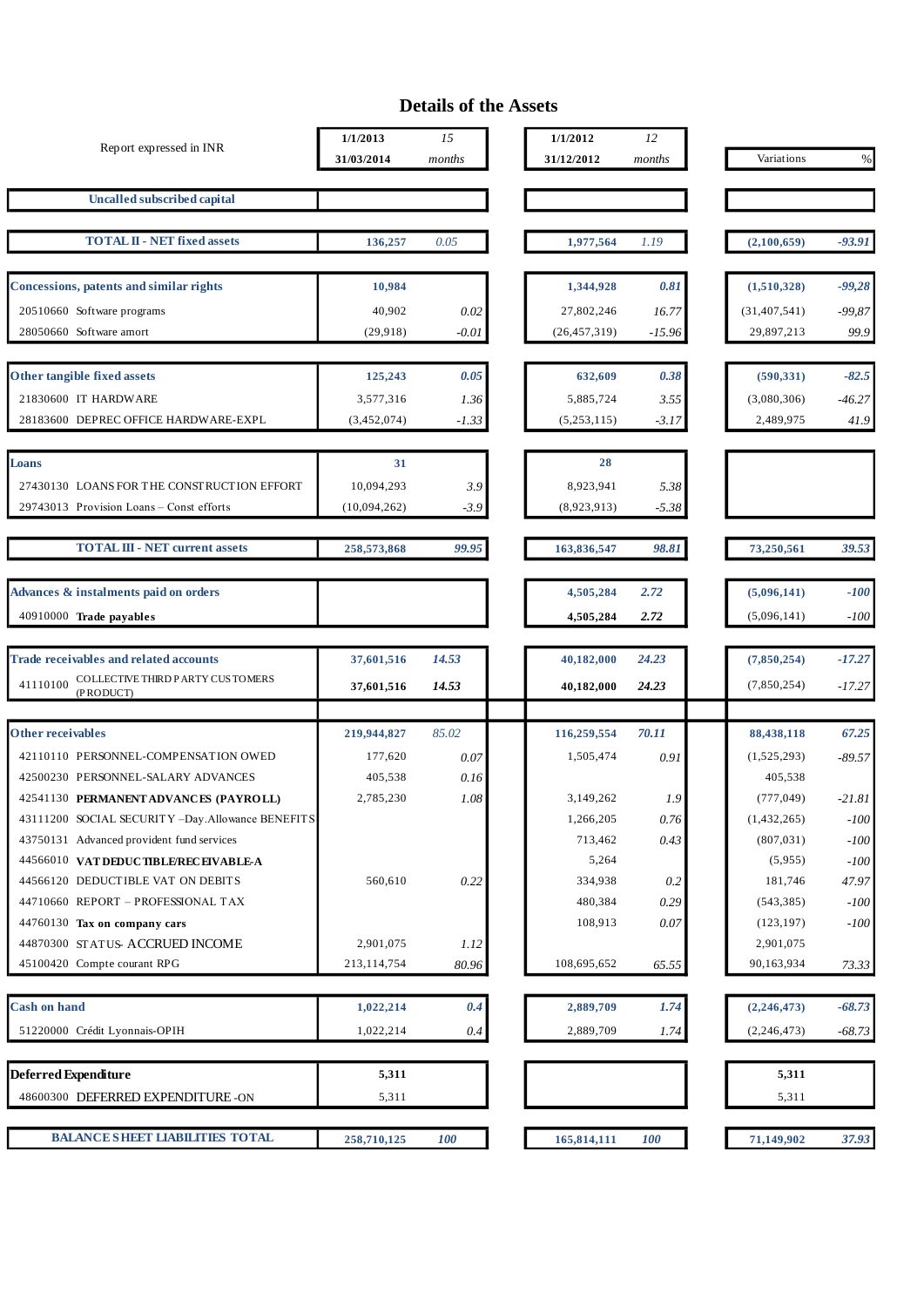# **Details of the Liabilities**

| Report expressed in euros                                                                                                                                                                                                                                      | 01/01/2013<br>31/03/2014                                                 | 15<br>months                                | 01/01/2012<br>31/12/2012                                     | 12<br>months                         | Variations                                                                    | $\%$                                               |
|----------------------------------------------------------------------------------------------------------------------------------------------------------------------------------------------------------------------------------------------------------------|--------------------------------------------------------------------------|---------------------------------------------|--------------------------------------------------------------|--------------------------------------|-------------------------------------------------------------------------------|----------------------------------------------------|
| <b>TOTAL I - Shareholders equity</b>                                                                                                                                                                                                                           | 875,893.52                                                               | 27.75                                       | (59, 622.64)                                                 | $-2.61$                              | 935,516.16                                                                    | N/S                                                |
| Corporate or individual capital                                                                                                                                                                                                                                | 1,330,000.00                                                             | 42.41                                       | 1,330,000.00                                                 | 58.12                                |                                                                               |                                                    |
| 10130100<br>SUBSCRIBED CAPITAL CALLED PAID                                                                                                                                                                                                                     | 1,330,000.00                                                             | 42.41                                       | 1,330,000.00                                                 | 58.12                                |                                                                               |                                                    |
| <b>Legal reserve</b>                                                                                                                                                                                                                                           | 7,878.53                                                                 | 0.25                                        | 7,878.53                                                     | 0.34                                 |                                                                               |                                                    |
| 10611100<br><b>LEGAL RESERVE</b>                                                                                                                                                                                                                               | 7,878.53                                                                 | 0.25                                        | 7,878.53                                                     | 0.34                                 |                                                                               |                                                    |
| <b>Statutory or contractual reserves</b>                                                                                                                                                                                                                       | 230,249.73                                                               | 7.30                                        | 230,249.73                                                   | 10.06                                |                                                                               |                                                    |
| 10630120<br>STATUTORY OR CONTRACTUAL RESERVES                                                                                                                                                                                                                  | 230,249.73                                                               | 7.30                                        | 230,249.73                                                   | 10.06                                |                                                                               |                                                    |
| <b>Other Reserves</b>                                                                                                                                                                                                                                          | 1,057.48                                                                 | 0.03                                        | 1,057.48                                                     | 0.05                                 |                                                                               |                                                    |
| 10680300<br>OTHER SPECIAL RESERVES                                                                                                                                                                                                                             | 1,057.48                                                                 | 0.03                                        | 1,057.48                                                     | 0.05                                 |                                                                               |                                                    |
| <b>Retained earnings</b>                                                                                                                                                                                                                                       | (628, 808.38)                                                            | $-19,92$                                    | (1,597,690.83)                                               | $-69.82$                             | 968,882.45                                                                    | 60.64                                              |
| 11000100<br><b>RETAINED EARNINGS</b>                                                                                                                                                                                                                           | (628, 808.38)                                                            | $-19,92$                                    | (1,597,690.83)                                               | $-69.82$                             | 968,882.45                                                                    | 60.64                                              |
| <b>FINANCIAL YEAR RESULTS</b>                                                                                                                                                                                                                                  | (64, 483.84)                                                             | $-2.04$                                     | (31, 117.55)                                                 | $-1.36$                              | (33,366.29)                                                                   | $-107.23$                                          |
| <b>TOTAL II - Other shareholders equity</b>                                                                                                                                                                                                                    |                                                                          |                                             |                                                              |                                      |                                                                               |                                                    |
| <b>TOTAL III - Total provisions</b>                                                                                                                                                                                                                            | 1,185,999.00                                                             | 37.58                                       | 1,111,957.00                                                 | 48.59                                | 74,042.00                                                                     | 6.66                                               |
| <b>Provisions for contingencies</b>                                                                                                                                                                                                                            | 575,800.00                                                               | 18.24                                       | 537,500.00                                                   | 23.49                                | 38,300.00                                                                     | 7.13                                               |
| 15110100<br>PROV FOR LITIGATION                                                                                                                                                                                                                                | 575,800.00                                                               | 18.24                                       | 537,500.00                                                   | 23.49                                | 38,300.00                                                                     | 7.13                                               |
| <b>Provisions for losses</b>                                                                                                                                                                                                                                   | 610,199.00                                                               | 19.33                                       | 574,457.00                                                   | 25.10                                | 35,742.00                                                                     | 6.22                                               |
| 15311120<br>PROV RETIREMENT BENEFITS                                                                                                                                                                                                                           | 610,199.00                                                               | 19.33                                       | 574,457.00                                                   | 25.10                                | 34,742.00                                                                     | 6.22                                               |
| <b>TOTAL IV - Total debts</b>                                                                                                                                                                                                                                  | 1,094,371.01                                                             | 34.67                                       | 1,235,900.37                                                 | 54.01                                | (141, 529.36)                                                                 | $-11.45$                                           |
| <b>Miscellaneous financial loans and debts</b>                                                                                                                                                                                                                 | 6,578.36                                                                 | 0.21                                        | 8,256.81                                                     | 0.36                                 | (1,678.45)                                                                    | $-20.33$                                           |
| 16610200<br><b>EQUITY INVESTMENTS</b><br>INTERESTS INCURRED ON EQUITY INV.<br>16886000                                                                                                                                                                         | 6,179.03<br>399.33                                                       | 0.20<br>0.01                                | 7,857.48<br>399.33                                           | 0.34<br>0.02                         | (1,678.45)                                                                    | $-21.36$                                           |
| Trade creditors and other accounts payable                                                                                                                                                                                                                     | 112,987.80                                                               | 3.58                                        | 130,505.12                                                   | 5.70                                 | (17,571.32)                                                                   | $-13.42$                                           |
| 40100100<br>THIRD PARTIES – SUPPLIERS COLLECTIVE<br>40810502<br>SUPPLIER INV NOT RECEIVED                                                                                                                                                                      | 86,087.80<br>26,900.00                                                   | 2.73<br>0.85                                | 59,075.91<br>71,429.21                                       | 2.58<br>3.12                         | (27,011.89)<br>(44, 529.21)                                                   | $-45.72$<br>$-62.34$                               |
| Tax and social security liabilities                                                                                                                                                                                                                            | 974,607.25                                                               | 30.88                                       | 1,096,940.84                                                 | 47.94                                | (122, 333.59)                                                                 | $-11.15$                                           |
| 42200100<br><b>EC OPERATING SUBSIDIARIES</b><br>42200110<br>EC SUBSIDIARIES SOCIAL ACTIONS<br>42510200<br><b>Discounts financial investments</b><br>42700140<br><b>Objections</b><br>TOIL PROVISIONS<br>42820140<br>42820150<br>PROVISIONS HOLIDAYS TO BE PAID | 2.104.17<br>9,468.73<br>296.83<br>1,163.00<br>16,590.64<br>43,989.41     | 0.07<br>0.30<br>0.01<br>0.04<br>053<br>1.39 | 1,096.55<br>4,934.13<br>24,652.83<br>35,665.14<br>71,640.37  | 0.05<br>0.22<br>1.08<br>1.56<br>3.13 | 1,007.62<br>4,534.60<br>(24,356.00)<br>1,163.00<br>(19,074.50)<br>(27,650.96) | 91.89<br>91.90<br>$-98.80$<br>$-53,48$<br>$-38.60$ |
| 42820160<br>PROVISIONS FOR HOLIDAYS TO BE PAID<br>42820170<br>PROVISIONS TEMP SAVINGS A/C<br>42840200<br>PROVISIONS FOR PROFIT-SHARING<br>42868190<br>PERSONNEL-EXPENSES PAYABLE<br>43110100<br><b>U.R.S.S.A.F</b><br>43111200<br>SOCIAL SECURITY-BENEFITS JO  | 199,362.01<br>122.28<br>17,147.65<br>55,720.00<br>101,053.75<br>3,290.68 | 6.32<br>0.54<br>1.77<br>3.20<br>0.10        | 150,288.64<br>970.71<br>17,147.65<br>142,910.00<br>81,819.01 | 6.57<br>0.04<br>0.75<br>6.25<br>3.58 | 49,073.37<br>(848.43)<br>(87,190.00)<br>19,234.74<br>3,290.68                 | 32.65<br>$-87.40$<br>$-61.01$<br>23.51             |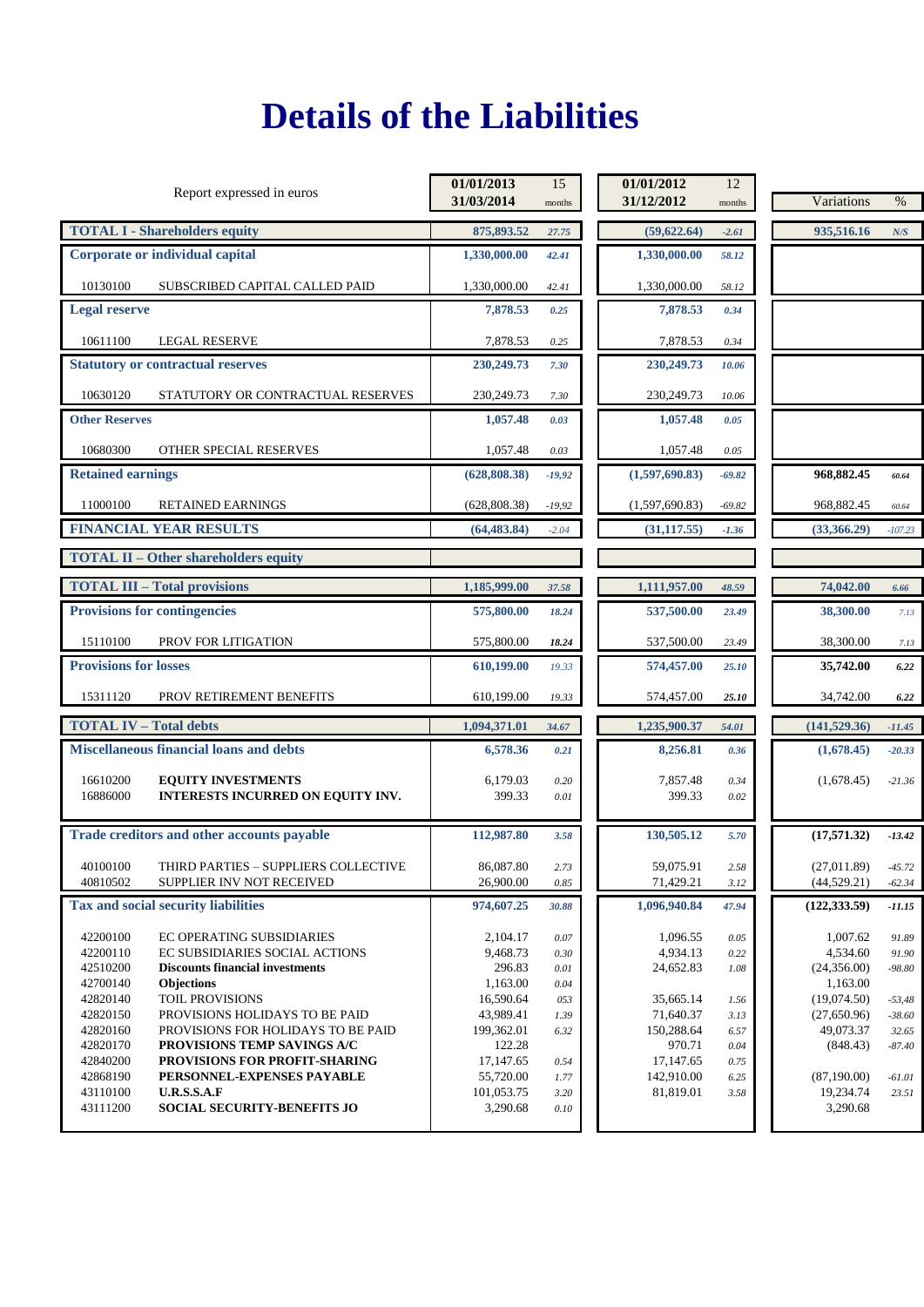# **Details of the Liabilities**

| Report expressed in INR                                                             | 1/1/2013<br>31/03/2014 | 15<br>months | 1/1/2012<br>31/12/2012 | 12<br>months | Variations                 | $\%$                 |
|-------------------------------------------------------------------------------------|------------------------|--------------|------------------------|--------------|----------------------------|----------------------|
| <b>TOTAL I - Shareholders equity</b>                                                | 71,794,551             | 27.75        | (4,320,481)            | $-2.61$      | 76,681,652                 | N/S                  |
| Corporate or individual capital                                                     | 109,016,393            | 42.41        | 96,376,812             | 58.12        |                            |                      |
| 10130100 SUBSCRIBED CAPITAL CALLED PAID                                             | 109,016,393            | 42.41        | 96,376,812             | 58.12        |                            |                      |
|                                                                                     |                        |              |                        |              |                            |                      |
| <b>Legal reserve</b>                                                                | 645,781                | 0.25         | 570,908                | 0.34         |                            |                      |
| 10611100 LEGAL RESERVE                                                              | 645,781                | 0.25         | 570,908                | 0.34         |                            |                      |
| <b>Statutory or contractual reserves</b>                                            | 18,872,929             | 7.3          | 16,684,763             | 10.06        |                            |                      |
| 10630120 STATUTORY OR CONTRACTUAL RESERVES                                          | 18,872,929             | 7.3          | 16,684,763             | 10.06        |                            |                      |
| <b>Other Reserves</b>                                                               | 86,679                 | 0.03         | 76,629                 | 0.05         |                            |                      |
| 10680300 OTHER SPECIAL RESERVES                                                     | 86,679                 | 0.03         | 76,629                 | 0.05         |                            |                      |
|                                                                                     | (51, 541, 670)         | $-19,92$     | (115, 774, 698)        | $-69.82$     | 79,416,594                 | 60.64                |
| <b>Retained earnings</b><br>11000100 RETAINED EARNINGS                              | (51, 541, 670)         | $-19,92$     | (115, 774, 698)        | $-69.82$     | 79,416,594                 | 60.64                |
|                                                                                     |                        |              |                        |              |                            |                      |
| <b>FINANCIAL YEAR RESULTS</b>                                                       | (5,285,561)            | $-2.04$      | (2, 254, 895)          | $-1.36$      | (2,734,942)                | $-107.23$            |
| <b>TOTAL II - Other shareholders equity</b>                                         |                        |              |                        |              |                            |                      |
| <b>TOTAL III - Total provisions</b>                                                 | 97,213,033             | 37.58        | 80,576,594             | 48.59        | 6,069,016                  | 6.66                 |
| <b>Provisions for contingencies</b>                                                 | 47,196,721             | 18.24        | 38,949,275             | 23.49        | 3,139,344                  | 7.13                 |
| 15110100 PROV FOR LITIGATION                                                        | 47,196,721             | 18.24        | 38,949,275             | 23.49        | 3,139,344                  | 7.13                 |
| <b>Provisions for losses</b>                                                        | 50,016,311             | 19.33        | 41,627,319             | 25.1         | 2,929,672                  | 6.22                 |
| 15311120 PROV RETIREMENT BENEFITS                                                   | 50,016,311             | 19.33        | 41,627,319             | 25.1         | 2,847,705                  | 6.22                 |
| <b>TOTAL IV - Total debts</b>                                                       | 89,702,542             | 34.67        | 89,557,998             | 54.01        | (11,600,767)               | $-11.45$             |
| Miscellaneous financial loans and debts                                             | 539,210                | 0.21         | 598,320                | 0.36         | (137,578)                  | $-20.33$             |
| 16610200 EQ UITY INVESTMENTS                                                        | 506,478                | 0.2          | 569,383                | 0.34         | (137, 578)                 |                      |
| 16886000 INTERESTS INCURRED ON EQUITY INV.                                          | 32,732                 | 0.01         | 28,937                 | 0.02         |                            | $-21.36$             |
|                                                                                     |                        |              |                        |              |                            |                      |
| Trade creditors and other accounts payable                                          | 9,261,295              | 3.58         | 9,456,893              | 5.7          | (1,440,272)                | $-13.42$             |
| 40100100 THIRD PARTIES - SUPPLIERS COLLECTIVE<br>40810502 SUPPLIER INV NOT RECEIVED | 7,056,377<br>2,204,918 | 2.73<br>0.85 | 4,280,863<br>5,176,030 | 2.58<br>3.12 | (2,214,089)<br>(3,649,935) | $-45.72$<br>$-62.34$ |
|                                                                                     |                        |              |                        |              |                            |                      |
| Tax and social security liabilities                                                 | 79,885,840             | 30.88        | 79,488,467             | 47.94        | (10, 027, 343)             | $-11.15$             |
| 42200100 EC OPERATING SUBSIDIARIES                                                  | 172,473                | $0.07\,$     | 79,460                 | 0.05         | 82,592                     | 91.89                |
| 42200110 EC SUBSIDIARIES SOCIAL ACTIONS<br>42510200 Discounts financial investments | 776,125<br>24,330      | 0.3<br>0.01  | 357,546<br>1,786,437   | 0.22<br>1.08 | 371,689<br>(1,996,393)     | 91.9<br>$-98.8$      |
| 42700140 Objections                                                                 | 95,328                 | 0.04         |                        |              | 95,328                     |                      |
| 42820140 TOIL PROVISIONS                                                            | 1,359,889              | 53           | 2,584,430              | 1.56         | (1, 563, 484)              | $-53,48$             |
| 42820150 PROVISIONS HOLIDAYS TO BE PAID                                             | 3,605,689              | 1.39         | 5,191,331              | 3.13         | (2,266,472)                | $-38.6$              |
| 42820160 PROVISIONS FOR HOLIDAYS TO BE PAID                                         | 16,341,148             | 6.32         | 10,890,481             | 6.57         | 4,022,407                  | 32.65                |
| 42820170 PROVISIONS TEMP SAVINGS A/C                                                | 10,023                 |              | 70,341                 | 0.04         | (69, 543)                  | $-87.4$              |
| 42840200 PROVISIONS FOR PROFIT-SHARING                                              | 1,405,545              | 0.54         | 1,242,583              | 0.75         |                            |                      |
| 42868190 PERSONNEL-EXPENSES PAYABLE                                                 | 4,567,213              | 1.77         | 10,355,797             | 6.25         | (7, 146, 721)              | $-61.01$             |
| 43110100 U.R.S.S.A.F<br>43111200 SOCIAL SECURITY-BENEFITS JO                        | 8,283,094<br>269,728   | 3.2<br>0.1   | 5,928,914              | 3.58         | 1,576,618<br>269,728       | 23.51                |
|                                                                                     |                        |              |                        |              |                            |                      |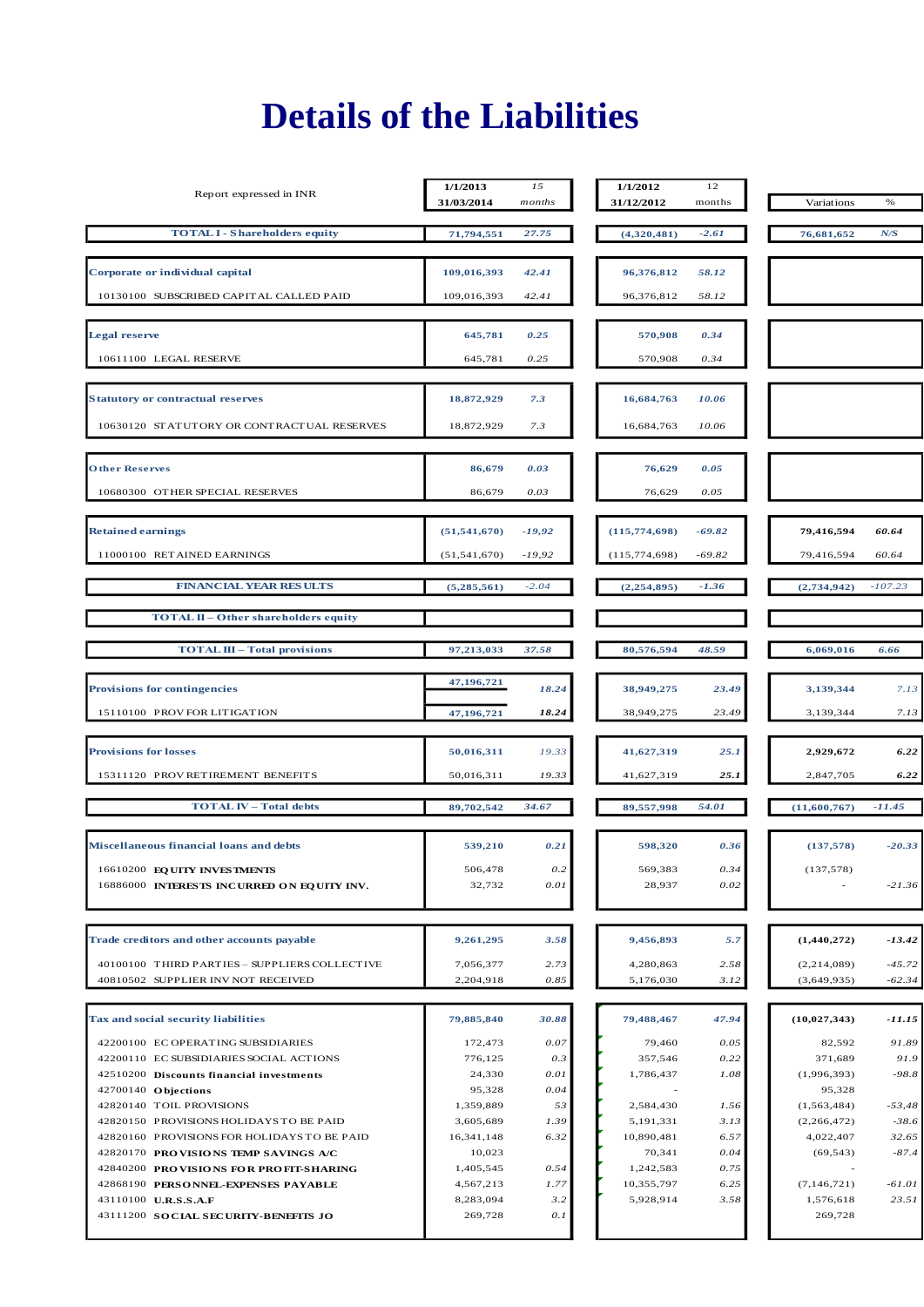## **Details of the Liabilities**

|                          |                                        | 01/01/2013   | 15     | 01/01/2012   | 12     |               |           |
|--------------------------|----------------------------------------|--------------|--------|--------------|--------|---------------|-----------|
|                          | Report expressed in euros              | 31/03/2014   | months | 31/12/2012   | months | Variations    | $\%$      |
| 43710110                 | <b>MEAL VOUCHERS</b>                   | 4.695.60     | 0.15   | 17,320.80    | 0.76   | (12,625.20)   | $-72.89$  |
| 43710120                 | PENSIONS INSTITUTIONS - AURE           | 103.988.96   | 3.292  | 78,089.73    | 3.41   | 25899.23      | 33.17     |
| 43720130                 | <b>WELFARE INSTITUTIONS - OTH.</b>     | 15,575.21    | 0.49   | 8,890.24     | 0.39   | 6,684.97      | 75.19     |
| 43740150                 | <b>Mutual Fund</b>                     | 9,564.50     | 0.30   | 11,687.13    | 0.51   | (2,122.63)    | $-18.16$  |
| 43860220                 | <b>SOCIAL CHARGES TO BE PAID</b>       | 8,405.44     | 0.27   | 51,542.89    | 2.25   | (43, 137.45)  | 83.69     |
| 43860221                 | SOCIAL ORG. - CHARGES TO BE PAID       | 121,675.87   | 3.86   | 110,965.72   | 4.85   | 10,710.15     | 9.65      |
| 43860222                 | SOCIAL ORG. - CHARGES TO BE PAID       |              |        | 485.36       | 0.02   | (485.36)      | $-100.00$ |
| 43861260                 | ORGANIC                                |              |        | 7,651.00     | 0.33   | (7,651.00)    | $-100.00$ |
| 43863240                 | <b>BUILDING INITIATIVE</b>             | 13,733.33    | 0.44   | 12,449.49    | 0.54   | 1,238.84      | 10.31     |
| 43864250                 | <b>APPRENTICESHIP TAXES</b>            | 4,513.72     | 0141   | 18,848.13    | 0.82   | (14, 334, 41) | $-76.05$  |
| 43865270                 | PROFESSIONAL TRAINING                  | 138, 137, 85 | 4.38   | 75,487.24    | 3.30   | 62,650.61     | 82.997    |
| 44551660                 | VAT TO BE COLLECTED                    | 44,776.00    | 1.42   |              |        | 44,776.00     |           |
| 44571670                 | <b>TVA COLLECTED ON DEBITS</b>         | 37,476.80    | 1.19   | 172,398.08   | 7.53   | (134, 921.28) | $-78.26$  |
| 44710660                 | <b>STATUS- BUSINESS TAX</b>            | 5,833.33     | 0.18   |              |        | 5,833.33      |           |
| 44760130                 | Tax on company cars                    | 15,921.49    | 0.50   |              |        | 15,921.49     |           |
| <b>Other liabilities</b> |                                        | 197.60       | 0.01   | 197.60       | 0.01   |               |           |
| 46710220                 | UNDELIVERED CHEQUE COLLECTION-         | 197.60       | 0.01   | 197.60       | 0.01   |               |           |
|                          | <b>TOTAL BALANCE SHEET LIABILITIES</b> | 3,156,263.53 | 100.00 | 2,288,234.73 | 100.00 | 868,028.80    | 37.93     |

# **Details of the Liabilities**

| Report expressed in INR                   | 1/1/2013    | 15     | 1/1/2012    | 12     |               |         |
|-------------------------------------------|-------------|--------|-------------|--------|---------------|---------|
|                                           | 31/03/2014  | months | 31/12/2012  | months | Variations    | $\%$    |
|                                           |             |        |             |        |               |         |
| 43710110 MEAL VOUCHERS                    | 384,885     | 0.15   | 1,255,130   | 0.76   | (1,034,852)   | $-72.8$ |
| 43710120 PENSIONS INSTITUTIONS - AURE     | 8,523,685   | 3.292  | 5,658,676   | 3.41   | 2,122,888     | 33.1    |
| 43720130 WELFARE INSTITUTIONS - OTH.      | 1,276,657   | 0.49   | 644,220     | 0.39   | 547,948       | 75.1    |
| 43740150 Mutual Fund                      | 783,975     | 0.3    | 846,893     | 0.51   | (173,986)     | $-18.1$ |
| 43860220 SOCIAL CHARGES TO BE PAID        | 688,970     | 0.27   | 3,734,992   | 2.25   | (3,535,857)   | 83.6    |
| 43860221 SOCIAL ORG. - CHARGES TO BE PAID | 9,973,432   | 3.86   | 8,040,994   | 4.85   | 877,881       | 9.6     |
| 43860222 SOCIAL ORG. - CHARGES TO BE PAID |             |        | 35.171      | 0.02   | (39, 784)     | $-10$   |
| 43861260 ORGANIC                          |             |        | 554,420     | 0.33   | (627, 131)    | $-10$   |
| 43863240 BUILDING INITIATIVE              | 1,125,683   | 0.44   | 902,137     | 0.54   | 101,544       | 10.3    |
| 43864250 APPRENTICESHIP TAXES             | 369,977     | 141    | 1,365,807   | 0.82   | (1, 174, 952) | $-76.0$ |
| 43865270 PROFESSIONAL TRAINING            | 11,322,775  | 4.38   | 5,470,090   | 3.3    | 5,135,296     | 82.99   |
| 44551660 VATTO BECOLLECTED                | 3,670,164   | 1.42   |             |        | 3,670,164     |         |
| 44571670 TVA COLLECTED ON DEBITS          | 3,071,869   | 1.19   | 12,492,614  | 7.53   | (11,059,121)  | $-78.2$ |
| 44710660 STATUS-BUSINESS TAX              | 478,142     | 0.18   |             |        | 478,142       |         |
| 44760130 Tax on company cars              | 1,305,040   | 0.5    |             |        | 1,305,040     |         |
|                                           |             |        |             |        |               |         |
| <b>Other liabilities</b>                  | 16,197      | 0.01   | 14,319      | 0.01   |               |         |
| 46710220 UNDELIVERED CHEOUE COLLECTION-   | 16,197      | 0.01   | 14,319      | 0.01   |               |         |
|                                           |             |        |             |        |               |         |
| <b>TO TAL BALANCE SHEET LIABILITIES</b>   | 258,710,125 | 100    | 165,814,111 | 100    | 71,149,902    | 37.9    |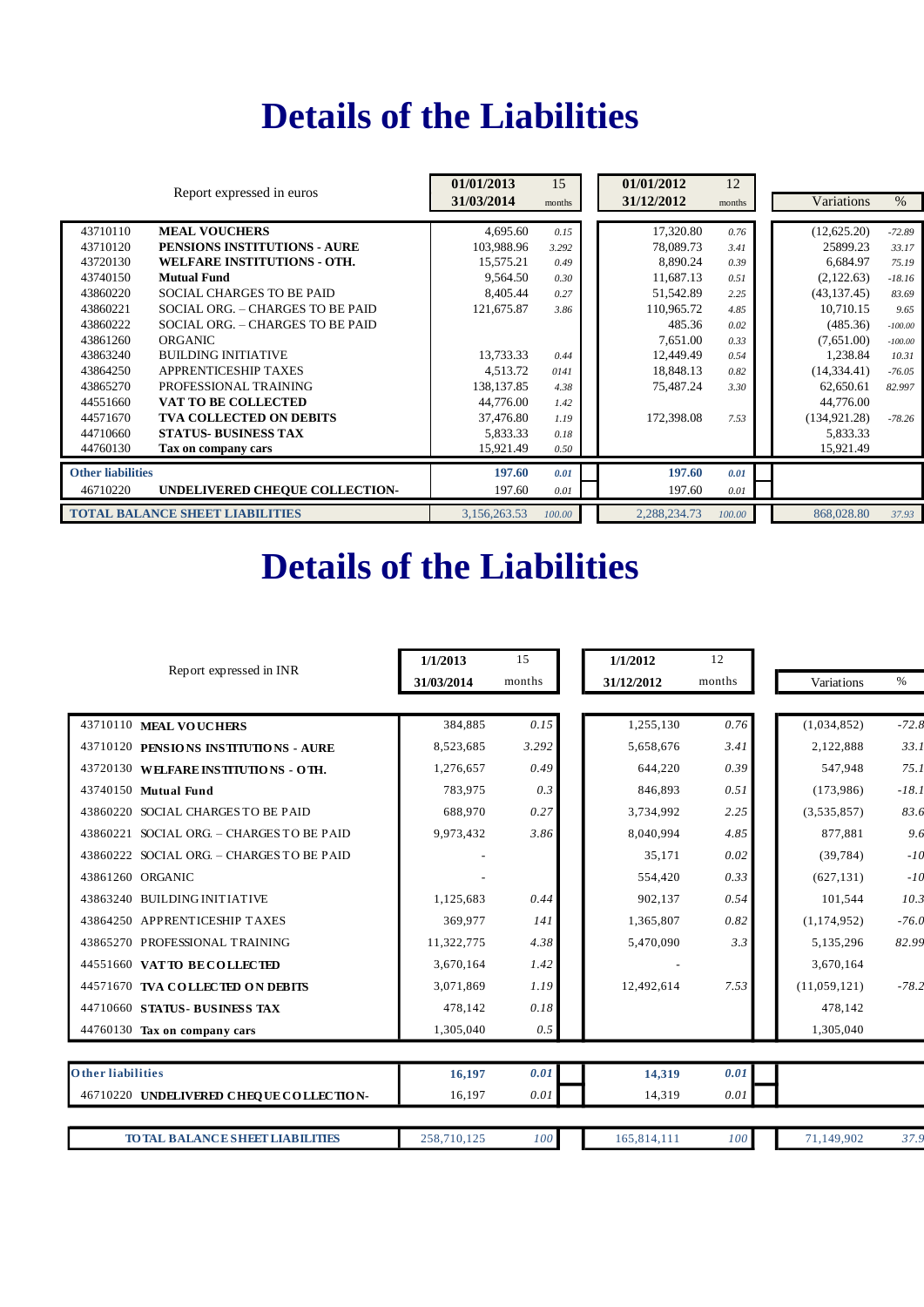|                                | Report expressed in euros                           | 01/01/2013<br>31/03/2014 | 15<br>months | 01/01/2012<br>31/12/2012 | 12<br>months | Variations   | $\%$      |
|--------------------------------|-----------------------------------------------------|--------------------------|--------------|--------------------------|--------------|--------------|-----------|
| <b>Total operating income</b>  |                                                     | 6,491,053.29             | 100.66       | 6,258,290.12             | 101.95       | 232,763.17   | 3.72      |
| <b>Sales of merchandise</b>    |                                                     |                          |              |                          |              |              |           |
|                                | Sold production of goods                            |                          |              |                          |              |              |           |
|                                | <b>Sold production Services + Works</b>             | 6,448,583.79             | 100.00       | 6,193,420.70             | 100.00       | 255,163.09   | 4.12      |
|                                | <b>Sold production Services FRANCE</b>              | 6,448,583.79             | 100.00       | 6,193,420.70             | 100.00       | 255,163.09   | 4.12      |
|                                |                                                     |                          |              |                          |              |              |           |
| 70611100                       | Global service income group                         | 6,448,583.79             | 100.00       | 6,193,420.70             | 100.00       | 255,163.09   | 4.12      |
| <b>Sales figure net amount</b> |                                                     | 6,448,583.79             | 100.00       | 6,193,420.70             | 100.00       | 255,163.09   | 4.12      |
|                                | Reversals on deprec. & prov., transfers of expenses |                          |              | 64,865.99                | 1.05         | (64, 865.99) | $-100.00$ |
| 78150001                       | Reversal of prov contingencies & charges            |                          |              | 55,000.00                | 0.89         | (55,000.00)  | $-100.00$ |
| 79100001                       | Transfer of expenses-Personnel                      |                          |              | 9,865.99                 | 0.16         | (9,865.99)   | $-100.00$ |
| <b>Other operating income</b>  |                                                     | 42,469.50                | 0.66         | 3.43                     |              | 42,466.07    | N/S       |
| 75800000                       | MISCELLANEOUS OPERATING INCOME                      | 42,469.50                | 0.66         | 3.43                     |              | 42,466.07    | N/S       |
|                                | <b>Total operating expenses</b>                     | 6,563,005.77             | 101.77       | 6,164,660.85             | 99.94        | 398,344.92   | 6.46      |
|                                | Other external purchases and expenses               | 1,699,111.89             | 26.35        | 1,494,410.18             | 24.13        | 204,701.71   | 13.70     |
|                                |                                                     |                          |              |                          |              |              |           |
| 60610018                       | Vehicle fuel                                        | 293.582.03               | 4.55         | 297,890.52               | 4.81         | (4,362.49)   | $-1.46$   |
| 60633010                       | OTHER PETI NON-STORED PURCHASES                     | 9,268.43                 | 0.14         | 7,670.87                 | 0.12         | 1,597.56     | 20.83     |
| 61103015                       | <b>General Services</b>                             | 479.39                   | 0.01         |                          |              | 479.39       |           |
| 61550016                       | Vehicle upkeep                                      | 34,934.03                | 0.54         | 26,221.86                | 0.42         | 8,712.17     | 33.22     |
| 61560017                       | Maintenance IT hardware                             | 7,479.68                 | 0.12         | 16,268.10                | 0.26         | (8,788.42)   | $-54.02$  |
| 61560018                       | Maintenance software hardware                       | 47,250.84                | 0.73         | 39,744.10                | 0.64         | 7,506.74     | 18.89     |
| 61611011                       | LIABILITY INSURANCE PREMIUM                         | 59,867.34                | 0.93         | 55,211.26                | 0.89         | 4,656.08     | 8.43      |
| 61810016                       | <b>GENERAL DOCUMENTATION</b>                        | 99.00                    |              | 87.07                    |              | 11.93        | 13.70     |
| 62262010                       | <b>LEGAL FEES</b>                                   | 54,340.27                | 0.84         | 34,050.56                | 0.55         | 20,289.71    | 59.59     |
| 62262030                       | Audit fees                                          | 37,244.00                | 0.58         | 21,356.00                | 0.34         | 15,888.00    | 74.40     |
| 62268014                       | OTHER MISCELLANEOUS FEES                            | 244.95                   |              | 3,580.00                 | 0.06         | (3,335.05)   | $-93.16$  |
| 62330017                       | SEMINAIRES INTERNES                                 | 98,071.02                | 1.52         | 162,237.02               | 2.62         | (64, 166.00) | $-39.55$  |
| 62340013                       | NON-DEC. CLIENTELE GIFTS                            | 7,982.01                 | 0.12         | 4,722.94                 | 0.08         | 3,259.07     | 69.01     |
| 62380014                       | OTHER ADVERTISING EXPENSES AND R                    | 6,461.56                 | 0.13         | 14,324.82                | 0.23         | (7,863.26)   | $-54.89$  |
| 62480018                       | OTHER TRANSPORT EXPENSES                            |                          |              | 23.83                    |              | (23.83)      | $-100.00$ |
| 62511010                       | PERSONNEL TRANSPORT EXPENSES                        | 46,571.24                | 0.73         | 30,777.99                | 0.50         | 15,793.25    | 51.31     |
| 62512010                       | PERSONNEL TRANSPORT EXPENSES                        | 44,798.34                | 0.69         | 27,712.56                | 0.45         | 17,085.78    | 61.65     |
| 62512011                       | TRANSPORT EXPENSES - BUS/SUBWAY                     | 14,074.47                | 0.22         | 9,461.13                 | 0.15         | 4,613.34     | 48.78     |
| 62512012                       | TRANSPORT EXPENSES TAXIS                            | 9,022.38                 | 0.14         | 4,933.99                 | 0.08         | 4,088.39     | 82.86     |
| 62513011                       | CAR RENTAL EXPENSES                                 | 556,984.86               | 8.64         | 398,328.39               | 6.43         | 158,656.47   | 39.83     |
| 62514010                       | <b>TRAVEL EXPENSES - EXPENSES FOR</b>               | 221,778.73               | 3.44         | 185,365.72               | 2.99         | 36,413.01    | 19.64     |
| 62515010                       | PERS TRAVELLING COSTS - INDIA                       | (837.37)                 | $-0.01$      | (458.66)                 | $-0.01$      | (378.71)     | $-82.57$  |
| 62560010                       | <b>EXPENSES FOR MISSIONS &amp; RECEPTIONS</b>       | 46,461.90                | 0.72         | 63,037.88                | 1.02         | (16, 575.98) | $-26.30$  |
| 62570012                       | OFFICES-MISSIONS AND RECEPTIONS                     | 49,505.37                | 0.77         | 24,618.62                | 0.40         | 24,886.75    | 101.09    |
| 62610010                       | POSTAGE EXPENSES                                    | 3,437.35                 | 0.05         | 4,417.06                 | 0.07         | (979.71)     | $-22.18$  |
| 62620010                       | TELEPHONE-FAX-TELECOMMUNICAT                        | 46,185.13                | 0.72         | 58,815.57                | 0.95         | (12,630.44)  | $-21.47$  |
| 62780140                       | <b>BANKING FEES-OTHER COMMISS</b>                   | 3,053.14                 | 0.05         | 2,597.57                 | 0.04         | 455.57       | 17.54     |
| 62810011                       | LEVIES PAID TO ORGANI                               | 825.80                   | 0.01         | 901.31                   | 0.01         | (75.51)      | $-8.384$  |
| 62840110                       | PERSON. RECRUITING EXPENSES                         |                          |              | 512.10                   | 0.01         | (512.10)     | $-100.00$ |
|                                | <b>Taxes and equivalent payments</b>                | 263,737.07               | 4.09         | 210,032.78               | 3.39         | 53,704.29    | 25.57     |
| 63310100                       | TRANSPORT PAYMENT                                   | 53,455.66                | 0.83         | 40,035.14                | 0.65         | 13,420.52    | 33.52     |
| 63330300                       | PARTICIP. VOCATIONAL TRAINING                       | 50,697.22                | 0.79         | 45,236.23                | 0.73         | 5,460.99     | 12.07     |
| 63340400                       | PARTICIPATION IN THE CO. EFFORT                     | 13,733.33                | 0.21         | 12,473.28                | 0.20         | 1,260.05     | 10.10     |
| 63350500                       | APPRENTICESHIP TAX PAYMENT                          | 20,752.49                | 0.32         | 18,848.13                | $0.30\,$     | 1,904.36     | 10.10     |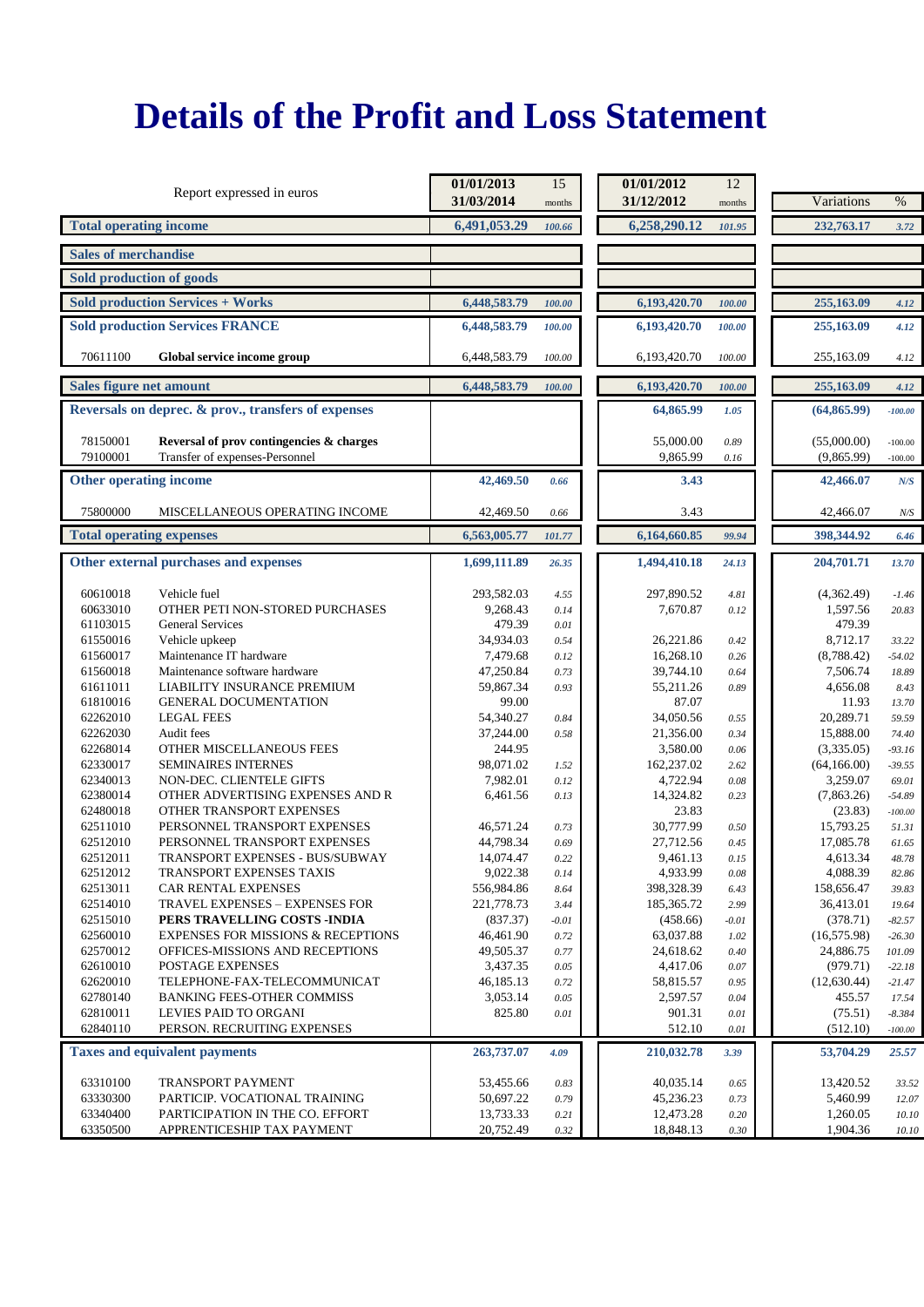|                                                                                               | 41,275                     | 15           | 40,909                     | 12           |                           |                    |
|-----------------------------------------------------------------------------------------------|----------------------------|--------------|----------------------------|--------------|---------------------------|--------------------|
| Report expressed in INR                                                                       | 31/03/2014                 | months       | 31/12/2012                 | months       | Variations                | $\%$               |
| <b>Total operating income</b>                                                                 | 515,162,960                | 100.66       | 428,650,008                | 101.95       | 18,473,267                | 3.72               |
| <b>Sales of merchandise</b>                                                                   |                            |              |                            |              |                           |                    |
| Sold production of goods                                                                      |                            |              |                            |              |                           |                    |
| <b>Sold production Services + Works</b>                                                       | 511,792,364                | 100          | 424,206,897                | 100          | 20,251,039                | 4.12               |
| <b>Sold production Services FRANCE</b>                                                        |                            |              |                            |              |                           |                    |
| 70611100 Global service income group                                                          | 511,792,364<br>511,792,364 | 100<br>100   | 424,206,897<br>424,206,897 | 100<br>100   | 20,251,039<br>20,251,039  | 4.12<br>4.12       |
| Sales figure net amount                                                                       | 511,792,364                | <b>100</b>   | 424,206,897                | <b>100</b>   | 20,251,039                | 4.12               |
|                                                                                               |                            |              |                            |              |                           |                    |
| Reversals on deprec. & prov., transfers of expenses                                           |                            |              | 428,650,008                | 1.05         | (5, 148, 094)             | -100               |
| $78150001$ Reversal of proverting encies & charges<br>79100001 Transfer of expenses-Personnel |                            |              | 3,767,123<br>675,753       | 0.89<br>0.16 | (4,365,079)<br>(783, 015) | $-100$<br>$-100$   |
| Other operating income                                                                        | 3,370,595                  | 0.66         | 235                        |              | 3,370,323                 | N/S                |
| 75800000 MISCELLANEOUS OPERATING INCOME                                                       | 3,370,595                  | 0.66         | 235                        |              | 3,370,323                 | $N\!/\!S$          |
| <b>Total operating expenses</b>                                                               | 520,873,474                | 101.77       | 422,237,045                | 99.94        | 31,614,676                | 6.46               |
| Other external purchases and expenses                                                         | 134,850,150                | 26.35        | 102,356,862                | 24.13        | 16,246,167                | 13.7               |
| 60610018 Vehicle fuel                                                                         | 23,300,161                 | 4.55         | 20,403,460                 | 4.81         | (346, 229)                | $-1.46$            |
| 60633010 OTHER PETI NON-STORED PURCHASES                                                      | 735,590                    | 0.14         | 525,402                    | 0.12         | 126,790                   | 20.83              |
| 61103015 General Services                                                                     | 38,047                     | 0.01         |                            |              | 38,047                    |                    |
| 61550016 Vehicle upkeep                                                                       | 2,772,542                  | 0.54         | 1,796,018                  | 0.42         | 691,442                   | 33.22              |
| 61560017 Maintenance IT hardware                                                              | 593,625                    | 0.12         | 1,114,253                  | 0.26         | (697, 494)                | $-54.02$           |
| 61560018 Maintenance software hardware<br>61611011 LIABILITY INSURANCE PREMIUM                | 3,750,067<br>4,751,376     | 0.73<br>0.93 | 2,722,199<br>3,781,593     | 0.64<br>0.89 | 595,773<br>369,530        | 18.89<br>8.43      |
| 61810016 GENERAL DOCUMENTATION                                                                | 7,857                      |              | 5,964                      |              | 947                       | 13.7               |
| 62262010 LEGAL FEES                                                                           | 4,312,720                  | 0.84         | 2,332,230                  | 0.55         | 1,610,294                 | 59.59              |
| 62262030 Audit fees                                                                           | 2,955,873                  | 0.58         | 1,462,740                  | 0.34         | 1,260,952                 | 74.4               |
| 62268014 OTHER MISCELLANEOUS FEES                                                             | 19,440                     |              | 245,205                    | 0.06         | (264, 687)                | $-93.16$           |
| 62330017 SEMINAIRES INTERNES                                                                  | 7,783,414                  | 1.52         | 11,112,125                 | 2.62         | (5,092,540)               | $-39.55$           |
| 62340013 NON-DEC. CLIENTELE GIFTS                                                             | 633,493                    | 0.12         | 323,489                    | 0.08         | 258,656                   | 69.01              |
| 62380014 OTHER ADVERTISING EXPENSES AND R<br>62480018 OTHER TRANSPORT EXPENSES                | 512,822                    | 0.13         | 981,152<br>1,632           | 0.23         | (624,068)                 | $-54.89$<br>$-100$ |
| 62511010 PERSONNEL TRANSPORT EXPENSES                                                         | 3,696,130                  | 0.73         | 2,108,082                  | 0.5          | (1, 891)<br>1,253,433     | 51.31              |
| 62512010 PERSONNEL TRANSPORT EXPENSES                                                         | 3,555,424                  | 0.69         | 1,898,121                  | 0.45         | 1,356,014                 | 61.65              |
| 62512011 TRANSPORT EXPENSES - BUS/SUBWAY                                                      | 1,117,021                  | 0.22         | 648,023                    | 0.15         | 366,138                   | 48.78              |
| 62512012 TRANSPORT EXPENSES TAXIS                                                             | 716,062                    | 0.14         | 337,945                    | 0.08         | 324,475                   | 82.86              |
| 62513011 CAR RENTAL EXPENSES                                                                  | 44,205,148                 | 8.64         | 27,282,766                 | 6.43         | 12,591,783                | 39.83              |
| 62514010 TRAVEL EXPENSES - EXPENSES FOR                                                       | 17,601,487                 | 3.44         | 12,696,282                 | 2.99         | 2,889,921                 | 19.64              |
| 62515010 PERS TRAVELLING COSTS - INDIA                                                        | (66, 458)                  | $-0.01$      | (31, 415)                  | $-0.01$      | (30,056)                  | $-82.57$           |
| 62560010 EXPENSES FOR MISSIONS & RECEPTIONS                                                   | 3,687,452<br>3,928,998     | 0.72<br>0.77 | 4,317,663<br>1,686,207     | 1.02<br>0.4  | (1,315,554)               | $-26.3$<br>101.09  |
| 62570012 OFFICES-MISSIONS AND RECEPTIONS<br>62610010 POSTAGE EXPENSES                         | 272,806                    | 0.05         | 302,538                    | 0.07         | 1,975,139<br>(77, 755)    | $-22.18$           |
| 62620010 TELEPHONE-FAX-TELECOMMUNICAT                                                         | 3,665,487                  | 0.72         | 4,028,464                  | 0.95         | (1,002,416)               | $-21.47$           |
| 62780140 BANKING FEES-OTHER COMMISS                                                           | 242,313                    | 0.05         | 177,916                    | 0.04         | 36,156                    | 17.54              |
| 62810011 LEVIES PAID TO ORGANI                                                                | 65,540                     | 0.01         | 61,734                     | 0.01         | (5,993)                   | $-8.384$           |
| 62840110 PERSON. RECRUITING EXPENSES                                                          |                            |              | 35,075                     | 0.01         | (40, 643)                 | $-100$             |
| <b>Taxes and equivalent payments</b>                                                          | 515,162,960                | 4.09         | 14,385,807                 | 3.39         | 4,262,245                 | 25.57              |
| 63310100 TRANSPORT PAYMENT                                                                    | 4,242,513                  | 0.83         | 2,742,133                  | 0.65         | 1,065,121                 | 33.52              |
| 63330300 PARTICIP. VOCATIONAL TRAINING                                                        | 4,023,589                  | 0.79         | 3,098,372                  | 0.73         | 433,412                   | 12.07              |
| 63340400 PARTICIPATION IN THE CO. EFFORT                                                      | 1,089,947                  | 0.21         | 854,334                    | 0.2          | 100,004                   | 10.1               |
| 63350500 APPRENTICESHIP TAX PAYMENT                                                           | 1,647,023                  | 0.32         | 1,290,968                  | 0.3          | 151,140                   | 10.1               |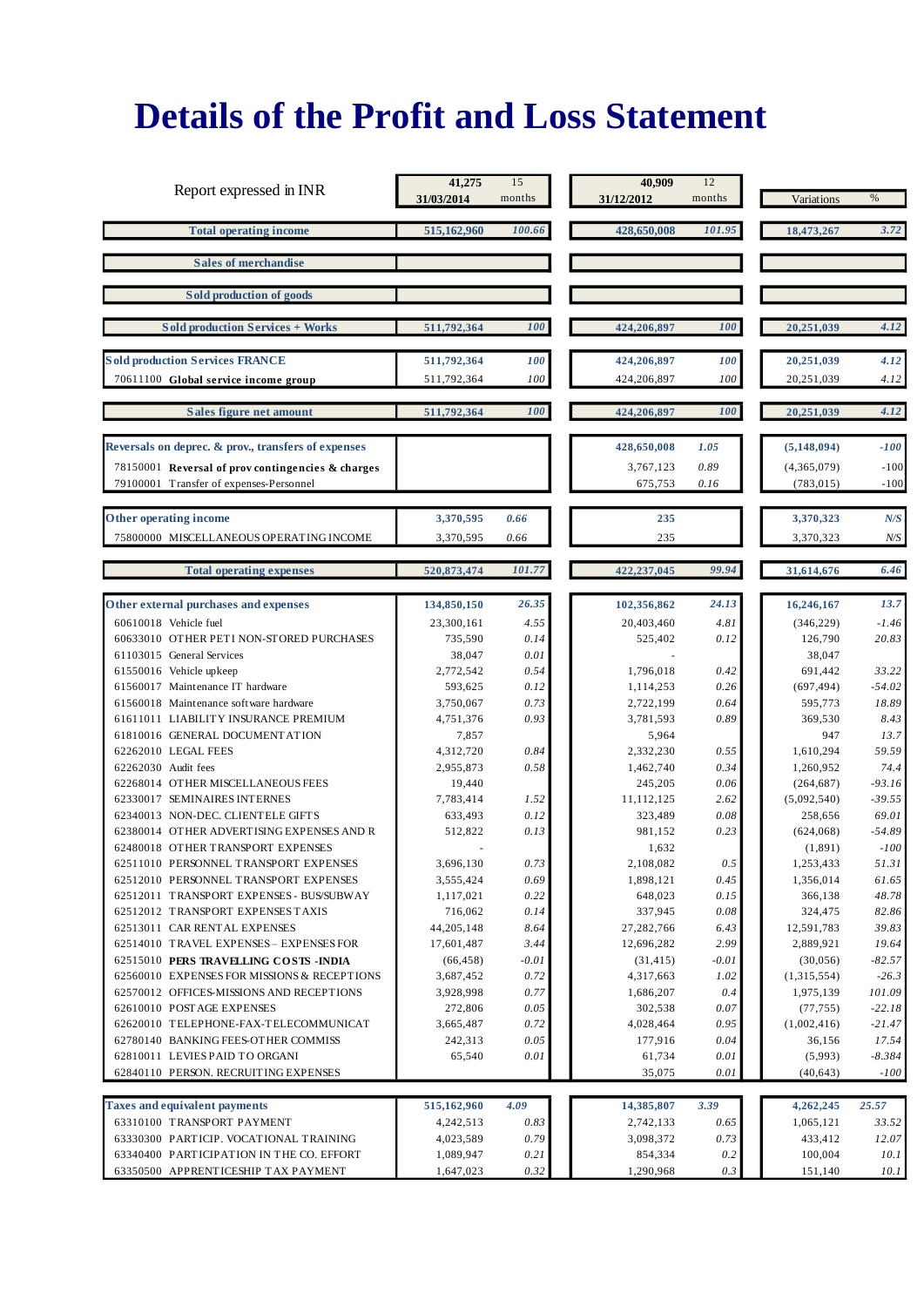|                                 | Report expressed in euros                                      | 01/01/2013                | 15              | 01/01/2012               | 12           |                              |                      |
|---------------------------------|----------------------------------------------------------------|---------------------------|-----------------|--------------------------|--------------|------------------------------|----------------------|
|                                 |                                                                | 31/03/2014                | months          | 31/12/2012               | months       | Variations                   | $\%$                 |
| 63511012                        | PROFESSIONAL TAX                                               | 77,345.63                 | 1.20            | 55,556.00                | 0.90         | 21,789.63                    | 39.22                |
| 63514000                        | Tax on company cars                                            | 47,752.74                 | 0.74            | 29,500.00                | 0.48         | 18,252.74                    | 61.87                |
| 63580018                        | ADM. TAXES, OTHER TAXES AND LEVIES                             |                           |                 | 733.00                   | 0.01         | (733.00)                     | $-100.00$            |
| 63710017                        | <b>ORGANIC TAX</b>                                             |                           |                 | 7,651.00                 | 0.12         | (7,651.00)                   | $-100.00$            |
| <b>Wages and salaries</b>       |                                                                | 2,995,227.71              | 46.45           | 2,792,004.43             | 45.08        | (203, 233.28)                | 7.28                 |
| 64110100                        | <b>SALARIES &amp; WAGES OF BA</b>                              | 2,351,625.67              | 36.47           | 1,739,701.11             | 28.09        | 611,924.56                   | 35.17                |
| 64120150                        | Paid TOIL                                                      | 4,877.14                  | 0.08            | 24,949.21                | 0.40         | (20,072.07)                  | $-80.45$             |
| 64120200                        | Paid holidays taken                                            | 103,934.32                | 1.61            | 141,581.33               | 2.29         | (37, 647.01)                 | $-26.59$             |
| 64120201                        | Change on paid holidays expenses prov.                         | 32,409.10                 | 0.50            | 8,529.04                 | 0.14         | 23,880.66                    | 279.99               |
| 64120240                        | TOIL to be taken /TOIL not taken                               | (19,833.69)               | $-0.31$         | 3,121.90                 | 0.05         | (22,955.59)                  | $-735.31$            |
| 64120250                        | Insecurity bonus                                               | 220.00                    |                 | (5,597.36)               | $-0.09$      | 5,817.36                     | 103.93               |
| 64120300                        | <b>TIME SAVINGS taken</b>                                      |                           |                 | (138.50)                 |              | 138.50                       | 100.00               |
| 64130300                        | <b>NETWORK BONUS</b>                                           | 448,700.00                | 6.96            | 650,115.25               | 10.50        | (201, 415.25)                | $-30.98$             |
| 64130420<br>61140380            | <b>Bonus</b>                                                   | (87, 410.00)<br>66,548.89 | $-1.36$<br>1.03 | (5,000.00)               | $-0.08$      | (82,410.00)                  | N/S                  |
| 64140400                        | Severance pay<br>EXCEPTIONAL ELEMENTS AND ADVAN                | 11,887.92                 | 0.18            | 203,371.50<br>101,346.20 | 3.28<br>1.64 | (136,822.61)<br>(89, 458.28) | $-67.28$<br>$-88.27$ |
| 64140500                        | Benefits in kind                                               | (21,789.20)               | $-0.34$         | (72,990.42)              | $-1.18$      | 51,201.22                    | 70.15                |
| 64190220                        | Transportation benefits                                        | 104,057.56                | 1.61            | 3,015.17                 | 0.05         | 101,042.39                   | N/S                  |
|                                 |                                                                |                           |                 |                          |              |                              |                      |
| <b>Personnel social charges</b> |                                                                | 1,487,177.66              | 23.06           | 1,232,555.13             | 19.90        | 254,622.53                   | $-5.52$              |
| 64510100                        | <b>URSSAF LEVIES</b>                                           | 871,813.6                 | 13.52           | 770,975.84               | 12.45        | (100, 837.76)                | 13.08                |
| 64530120                        | PRO. FUNDS LEVIES                                              | 33,914.58                 | 0.53            | 31,577.93                | 0.51         | 2,336.65                     | 7.04                 |
| 64530130                        | PENSION FUNDS LEVIES                                           | 280,656.51                | 4.35            | 265, 173.55              | 4.28         | 15,482.96                    | 5.84                 |
| 64540140                        | <b>ASSEDIC/APEC. LEVIES</b>                                    | 129,717.26                | 2.01            | 116,427.71               | 1.88         | 13,289.55                    | 11.41                |
| 64580170                        | <b>OTHER LEVIES</b>                                            | 46,778.21                 | 0.73            | 39,516.78                | 0.64         | 7,261.43                     | 18.38                |
| 64590000                        | CICE (TAX CREDIT TO ENCOURAGE<br>COMPETITIVITY AND EMPLOYMENT) | (35,393.12)               | $-0.55$         |                          |              | (35, 393.12)                 |                      |
| 64590001                        | Change social ch. on prov                                      | 16,204.50                 | 0.25            | 4,264.93                 | 0.07         | (1,939.57)                   | 279.95               |
| 64590002                        | Change social ch. on other                                     | (9,806.86)                | $-0.15$         | (39,087.73)              | $-0.63$      | 29,280.87                    | 74.91                |
| 64720200                        | OPERATING SUBSIDY C                                            | 12,134.33                 | 0.19            | 5,543.83                 | 0.09         | 6,590.50                     | 118.88               |
| 64740310                        | OTHER SOCIAL WORKS                                             | 27,538.72<br>12,581.41    | 0.43            | 24,947.40                | 0.40         | 2,591.32                     | 10.39                |
| 64750400<br>64800000            | Occupational healthcare<br>Other personnel expenses            | 5,145.84                  | 0.20<br>0.08    | 4,615.37<br>3,506.52     | 0.07<br>0.06 | 7,966.04<br>1,639.32         | 172.60<br>46.75      |
| 64810010                        | Professional development                                       | 95,892.68                 | 1.49            | 5,093.00                 | 0.08         | 90,799.68                    | ${\bf N} / {\bf S}$  |
|                                 |                                                                |                           |                 |                          |              |                              |                      |
|                                 | <b>Amortisation expenses on fixed assets</b>                   | 20,752.30                 | 0.32            | 73,077.30                | 1.18         | (52, 325.00)                 | $-71.60$             |
| 68111100                        | Software amort alloc                                           | 12,641.00                 | 0.20            | 34,388.00                | 0.56         | (21,747.00)                  | $-63.24$             |
| 68112510                        | TANGIBLE FIXED ASSETS DEPREC ALLOC - AU                        | 8,111.30                  | 0.13            | 38,689.30                | 0.62         | (30,578.00)                  | $-79.03$             |
|                                 | Allocations to prov. for contingencies and losses              | 74,042.00                 | 1.15            | 362,577.10               | 5.85         | (288, 535.10)                | $-79.58$             |
| 68150000                        | Allocations to provisions for                                  | 38,300.00                 | 0.59            | 349,000.00               | 5.64         | (310,700.00)                 | $-89.03$             |
| 68150001                        | Allocations social R&C provisions                              | 35,742.00                 | 0.55            | 13,577.10                | 0.22         | 22,164.90                    | 163.25               |
|                                 | Other day-to-day management expenses                           | 22,957.14                 | 0.36            | 3.93                     |              | 22,953.21                    | N/S                  |
| 65800000                        | CO. MGMT MISCELLANEOUS EXPENSES                                | 22,957.14                 | 0.36            | 3.93                     |              | 22,953.21                    | $N\!/\!S$            |
| <b>OPERATING INCOME</b>         |                                                                | (71,952.48)               | $-1.12$         | 93,629.27                | 1.51         | (165, 581.75)                | $-176.85$            |
|                                 | <b>Total of financial products</b>                             | 41,967.45                 | 0.65            | 42,692.61                | 0.69         | (725.16)                     | $-1.70$              |
|                                 | Other interests and such income                                | 41,967.45                 | 0.65            | 42,692.61                | 0.69         | (725.16)                     | $-1.70$              |
| 76380000                        | <b>INCOME FROM RECEIVABLES</b>                                 | 41,967.45                 | 0.65            | 42,692.61                | 0.69         | (725.16)                     | $-1.70$              |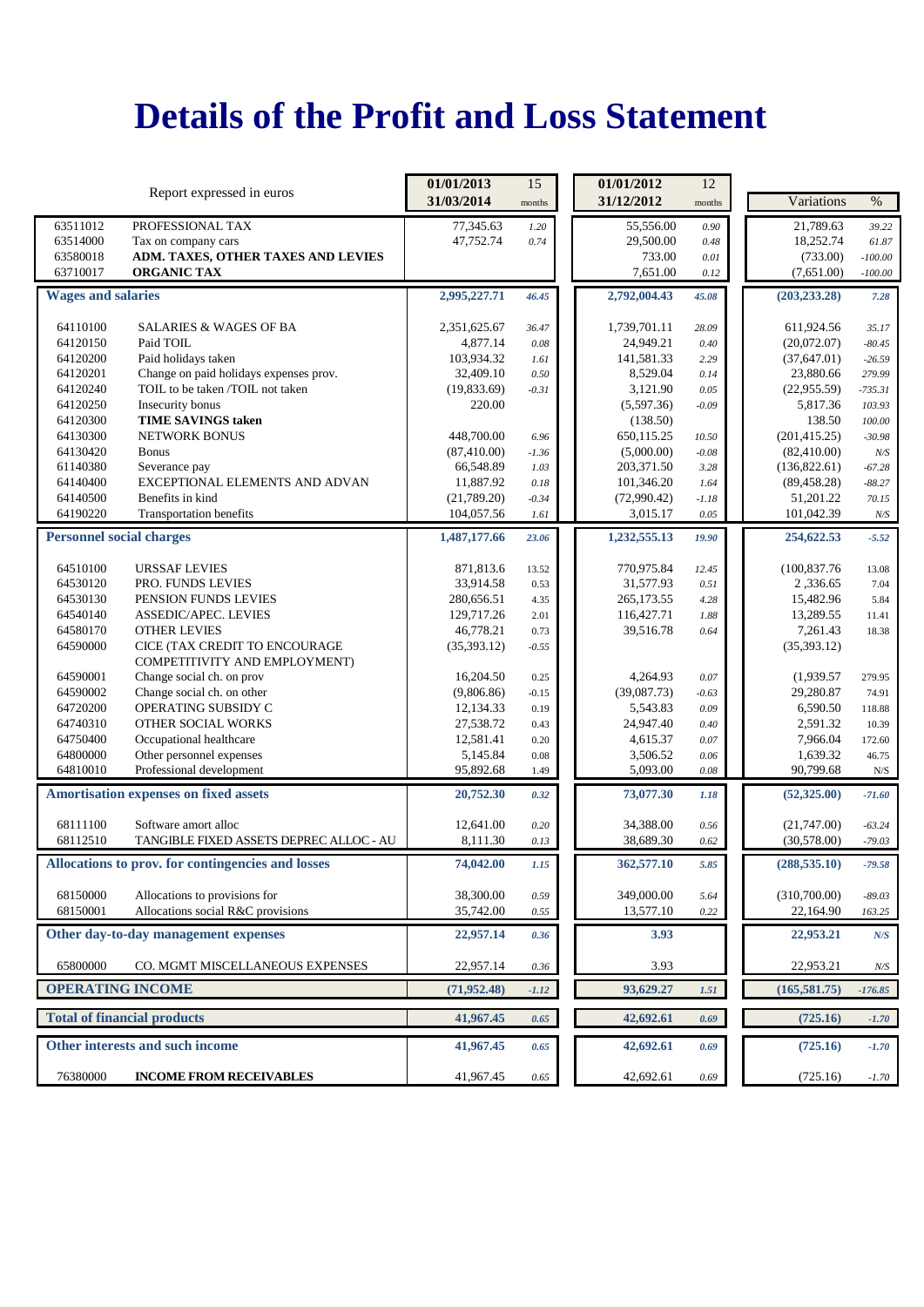|                                                                            | 1/1/2013<br>15 |         | 1/1/2012            | 12           |                        |                 |  |
|----------------------------------------------------------------------------|----------------|---------|---------------------|--------------|------------------------|-----------------|--|
| Report expressed in INR                                                    | 31/03/2014     | months  | 31/12/2012          | months       | Variations             | $\%$            |  |
|                                                                            |                |         |                     |              |                        |                 |  |
| 63511012 PROFESSIONAL TAX                                                  | 6,138,542      | 1.2     | 3,805,205           | 0.9          | 1,729,336              | 39.22           |  |
| 63514000 Tax on company cars                                               | 3,789,900      | 0.74    | 2,020,548<br>50,205 | 0.48<br>0.01 | 1,448,630<br>(58, 175) | 61.87<br>$-100$ |  |
| 63580018 ADM. TAXES, OTHER TAXES AND LEVIES<br>63710017 ORGANIC TAX        |                |         | 524,041             | 0.12         | (607, 222)             | $-100$          |  |
|                                                                            |                |         |                     |              |                        |                 |  |
| <b>Wages and salaries</b>                                                  | 237,716,485    | 46.45   | 191,233,180         | 45.08        | (16, 129, 625)         | 7.28            |  |
| 64110100 SALARIES & WAGES OF BA                                            | 186,636,958    | 36.47   | 119.157.610         | 28.09        | 48,565,441             | 35.17           |  |
| 64120150 Paid TOIL                                                         | 387,075        | 0.08    | 1,708,850           | 0.4          | (1,593,021)            | $-80.45$        |  |
| 64120200 Paid holidays taken                                               | 8,248,756      | 1.61    | 9,697,351           | 2.29         | (2,987,858)            | $-26.59$        |  |
| 64120201 Change on paid holidays expenses prov.                            | 2,572,151      | 0.5     | 584,181             | 0.14         | 1,895,290              | 279.99          |  |
| 64120240 TOIL to be taken /TOIL not taken                                  | (1,574,102)    | $-0.31$ | 213,829             | 0.05         | (1,821,872)            | $-735.31$       |  |
| 64120250 Insecurity bonus                                                  | 17,460         |         | (383, 381)          | $-0.09$      | 461,695                | 103.93          |  |
| 64120300 TIME SAVINGS taken                                                |                |         | (9, 486)            |              | 10,992                 | 100             |  |
| 64130300 NETWORK BONUS                                                     | 35,611,111     | 6.96    | 44,528,442          | 10.5         | (15,985,337)           | $-30.98$        |  |
| 64130420 Bonus                                                             | (6,937,302)    | $-1.36$ | (342, 466)          | $-0.08$      | (6,540,476)            | N/S             |  |
| 61140380 Severance pay                                                     | 5,281,658      | 1.03    | 13,929,555          | 3.28         | (10, 858, 937)         | $-67.28$        |  |
| 64140400 EXCEPTIONAL ELEMENTS AND ADVAN                                    | 943,486        | 0.18    | 6,941,521           | 1.64         | (7,099,863)            | $-88.27$        |  |
| 64140500 Benefits in kind                                                  | (1,729,302)    | $-0.34$ | (4,999,344)         | $-1.18$      | 4,063,589              | 70.15           |  |
| 64190220 Transportation benefits                                           | 8,258,537      | 1.61    | 206,518             | 0.05         | 8,019,237              | N/S             |  |
|                                                                            |                |         |                     |              |                        |                 |  |
| <b>Personnel social charges</b>                                            | 118,029,973    | 23.06   | 84,421,584          | 19.9         | 20,208,137             | $-5.52$         |  |
| 64510100 URSSAF LEVIES                                                     | 69,191,556     | 13.52   | 52,806,564          | 12.45        | 8,002,997              | 13.08           |  |
| 64530120 PRO. FUNDS LEVIES                                                 | 2,691,633      | 0.53    | 2,162,872           | 0.51         | 185,448                | 7.04            |  |
| 64530130 PENSION FUNDS LEVIES                                              | 22,274,326     | 4.35    | 18,162,572          | 4.28         | 1,228,806              | 5.84            |  |
| 64540140 ASSEDIC/APEC. LEVIES                                              | 10,295,021     | 2.01    | 7,974,501           | 1.88         | 1,054,726              | 11.41           |  |
| 64580170 OTHER LEVIES                                                      | 3,712,556      | 0.73    | 2,706,629           | 0.64         | 576,304                | 18.38           |  |
| CICE (TAX CREDIT TO ENCOURAGE<br>64590000<br>COMPETITIVITY AND EMPLOYMENT) | (2,808,978)    | $-0.55$ |                     |              | (2,808,978)            |                 |  |
| 64590001 Change social ch. on prov                                         | 1,286,071      | 0.25    | 292,118             | 0.07         | 153,934                | 279.95          |  |
| 64590002 Change social ch. on other                                        | (778, 322)     | $-0.15$ | (2,677,242)         | $-0.63$      | 2,323,879              | 74.91           |  |
| 64720200 OPERATING SUBSIDY C                                               | 963,042        | 0.19    | 379,714             | 0.09         | 523,056                | 118.88          |  |
| 64740310 OTHER SOCIAL WORKS                                                | 2,185,613      | 0.43    | 1,708,726           | 0.4          | 205,660                | 10.39           |  |
| 64750400 Occupational healthcare                                           | 998,525        | 0.2     | 316,121             | 0.07         | 632,225                | 172.6           |  |
| 64800000 Other personnel expenses                                          | 408,400        | 0.08    | 240,173             | 0.06         | 130,105                | 46.75           |  |
| 64810010 Professional development                                          | 7,610,530      | 1.49    | 348,836             | $0.08\,$     | 7,206,324              | N/S             |  |
|                                                                            |                |         |                     |              |                        |                 |  |
| <b>Amortisation expenses on fixed assets</b>                               | 1,647,008      | 0.32    | 5,005,295           | 1.18         | (4,152,778)            | $-71.6$         |  |
| 68111100 Software amort alloc                                              | 1,003,254      | 0.2     | 2,355,342           | 0.56         | (1,725,952)            | $-63.24$        |  |
| 68112510 TANGIBLE FIXED ASSETS DEPREC ALLOC - AU                           | 643,754        | 0.13    | 2,649,952           | 0.62         | (2,426,825)            | $-79.03$        |  |
|                                                                            |                |         |                     |              |                        |                 |  |
| Allocations to prov. for contingencies and losses                          | 5,876,349      | 1.15    | 24,834,048          | 5.85         | (22,899,611)           | $-79.58$        |  |
| 68150000 Allocations to provisions for                                     | 3,039,683      | 0.59    | 23,904,110          | 5.64         | (24, 658, 730)         | $-89.03$        |  |
| 68150001 Allocations social R&C provisions                                 | 2,836,667      | 0.55    | 929,938             | 0.22         | 1,759,119              | 163.25          |  |
|                                                                            |                |         |                     |              |                        |                 |  |
| Other day-to-day management expenses                                       | 1,821,995      | 0.36    | 269                 |              | 1,821,683              | N/S             |  |
| 65800000 CO. MGMT MISCELLANEOUS EXPENSES                                   | 1,821,995      | 0.36    | 269                 |              | 1,821,683              | N/S             |  |
| <b>OPERATING INCOME</b>                                                    | (5,710,514)    | $-1.12$ | 6,412,964           | 1.51         | (13, 141, 409)         | $-176.85$       |  |
| <b>Total of financial products</b>                                         | 3,330,750      | 0.65    | 2,924,151           | 0.69         | (57, 552)              | $-1.7$          |  |
|                                                                            |                |         |                     |              |                        |                 |  |
| Other interests and such income                                            | 3,330,750      | 0.65    | 2,924,151           | 0.69         | (57, 552)              | $-1.7$          |  |
| 76380000 INCOME FROM RECEIVABLES                                           | 3,330,750      | 0.65    | 2,924,151           | 0.69         | (57, 552)              | $-1.7$          |  |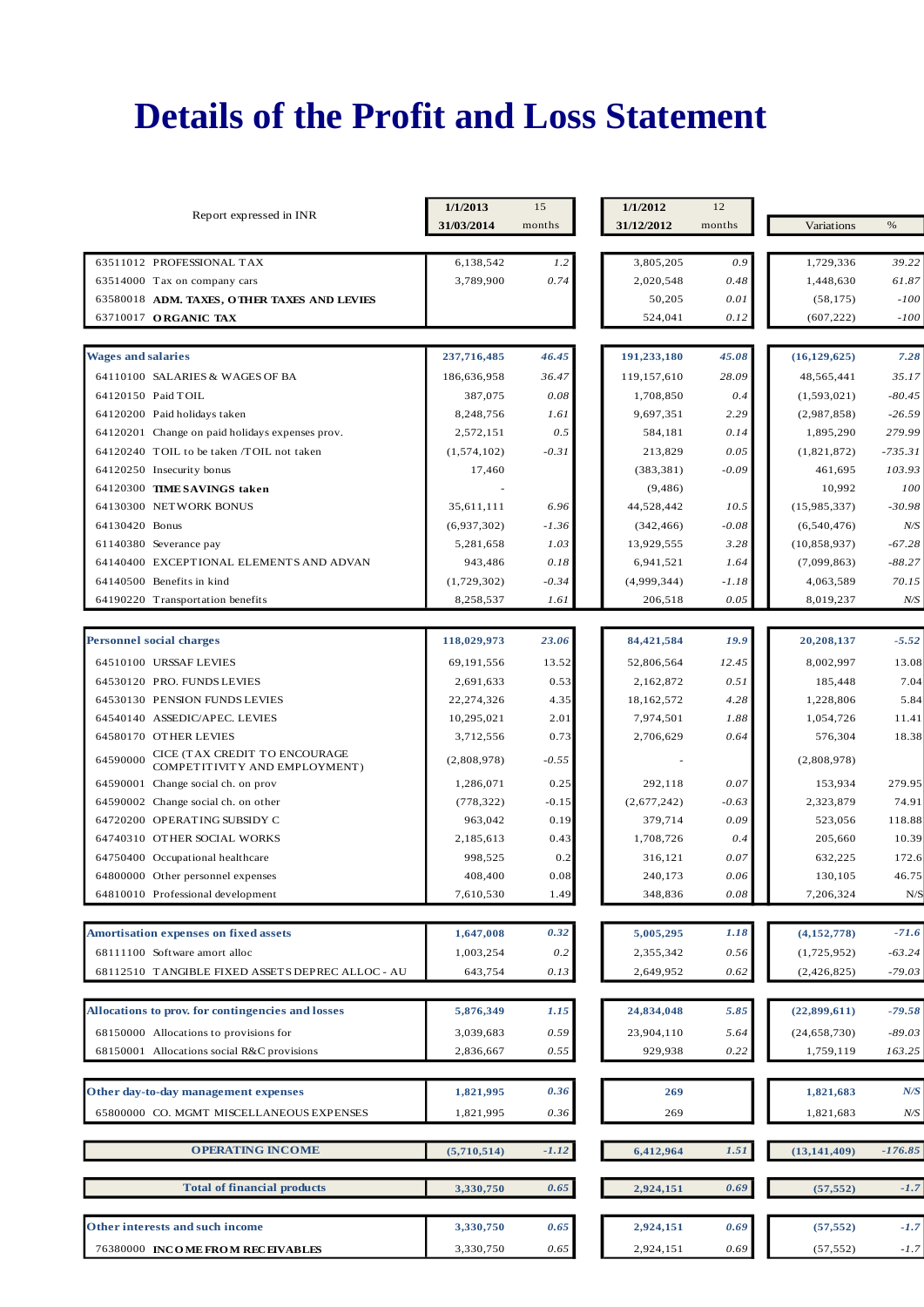| Report expressed in euros                                                                                                             | 01/01/2013                     | 15           | 01/01/2012      | 12      |                                    |                    |
|---------------------------------------------------------------------------------------------------------------------------------------|--------------------------------|--------------|-----------------|---------|------------------------------------|--------------------|
|                                                                                                                                       | 31/03/2014                     | months       | 31/12/2012      | months  | Variations                         | $\%$               |
| <b>Total financial expenses</b>                                                                                                       | 296.64                         |              | 123,394.25      | 1.99    | (123,097.61)                       | $-99.76$           |
| Financial allowances for deprec. and provisions                                                                                       |                                |              | 123,150.00      | 1.99    | (123, 150.00)                      | $-100.00$          |
| 68662000<br>Provision Fina fixed assets                                                                                               |                                |              | 123,150.00      | 1.99    | (123, 150.00)                      | $-100.00$          |
| <b>Interests and similar expenses</b>                                                                                                 | 296.64                         |              | 244.25          | 0.79    | 52.39                              | 21.457             |
| 66160200<br><b>BANK INTEREST ON OPERATI</b><br>66188500<br><b>INTERESTS ON A/CS BLOCKED BY</b>                                        | 296.64                         |              | 233.60<br>10.65 |         | 63.04<br>(10.65)                   | 26.99<br>$-100.00$ |
| <b>FINANCIAL RESULT</b>                                                                                                               | 41,670.81                      | 0.65         | (80,701.64)     | $-1.30$ | 122,372.45                         | 151.64             |
| <b>PRE-TAX EARNINGS</b>                                                                                                               | (30, 281.67)                   | $-0.47$      | 12,927.63       | 0.21    | (43,209.30)                        | $-334.24$          |
| <b>Total of extraordinary income</b>                                                                                                  |                                |              | 58,069.53       | 0.94    | (58,069.53)                        | $-100.00$          |
| <b>Extraordinary income on management operations</b>                                                                                  |                                |              | 55,094.53       | 0.89    | (55,094.53)                        | $-100.00$          |
| 77200000<br>Proceeds on previous fiscal years                                                                                         |                                |              | 55,094.53       | 0.89    | (55,094.53)                        | $-100.00$          |
| <b>Extraordinary income on capital transactions</b>                                                                                   |                                |              | 2,975.00        | 0.05    | (2,975.00)                         | $-100.00$          |
| 77500000<br>Income from disposals of assets                                                                                           |                                |              | 2,975.00        | 0.05    | (2,975.00)                         | $-100.00$          |
| <b>Total of extraordinary expenses</b>                                                                                                | 34,202.17                      | 0.53         | 102,114.71      | 1.65    | (67, 912.54)                       | $-66.51$           |
| <b>Extraordinary charges on management operation</b>                                                                                  | 28,188.47                      | 0.44         | 102,114.71      | 1.65    | (73,926,24)                        | $-72.40$           |
| 67120000<br>Penalties, tax fines and<br><b>Exceptional charges on op</b><br>67180000<br>67200000<br>Expenses on previous fiscal years | 24,384.14<br>42.21<br>3,762.12 | 0.38<br>0.06 | 102,114.71      | 1.65    | 24,384.14<br>42.21<br>(98, 352.59) | $-96.32$           |
| <b>Extraordinary expenses on capital transactions</b>                                                                                 | 6,013.70                       | 0.09         |                 |         | 6,013.70                           |                    |
| 67500000<br><b>Book values of assets</b>                                                                                              | 6,013.70                       | 0.09         |                 |         | 6.013.70                           |                    |
| <b>EXTRAORDINARY RESULTS</b>                                                                                                          | (34,202.17)                    | $-0.53$      | (44, 045.18)    | $-0.71$ | 9,843.01                           | 22.35              |
| <b>FINANCIAL YEAR RESULTS</b>                                                                                                         | (64, 483, 84)                  | $-1.00$      | (31, 117.55)    | $-0.50$ | (33,366.29)                        | $-107.23$          |